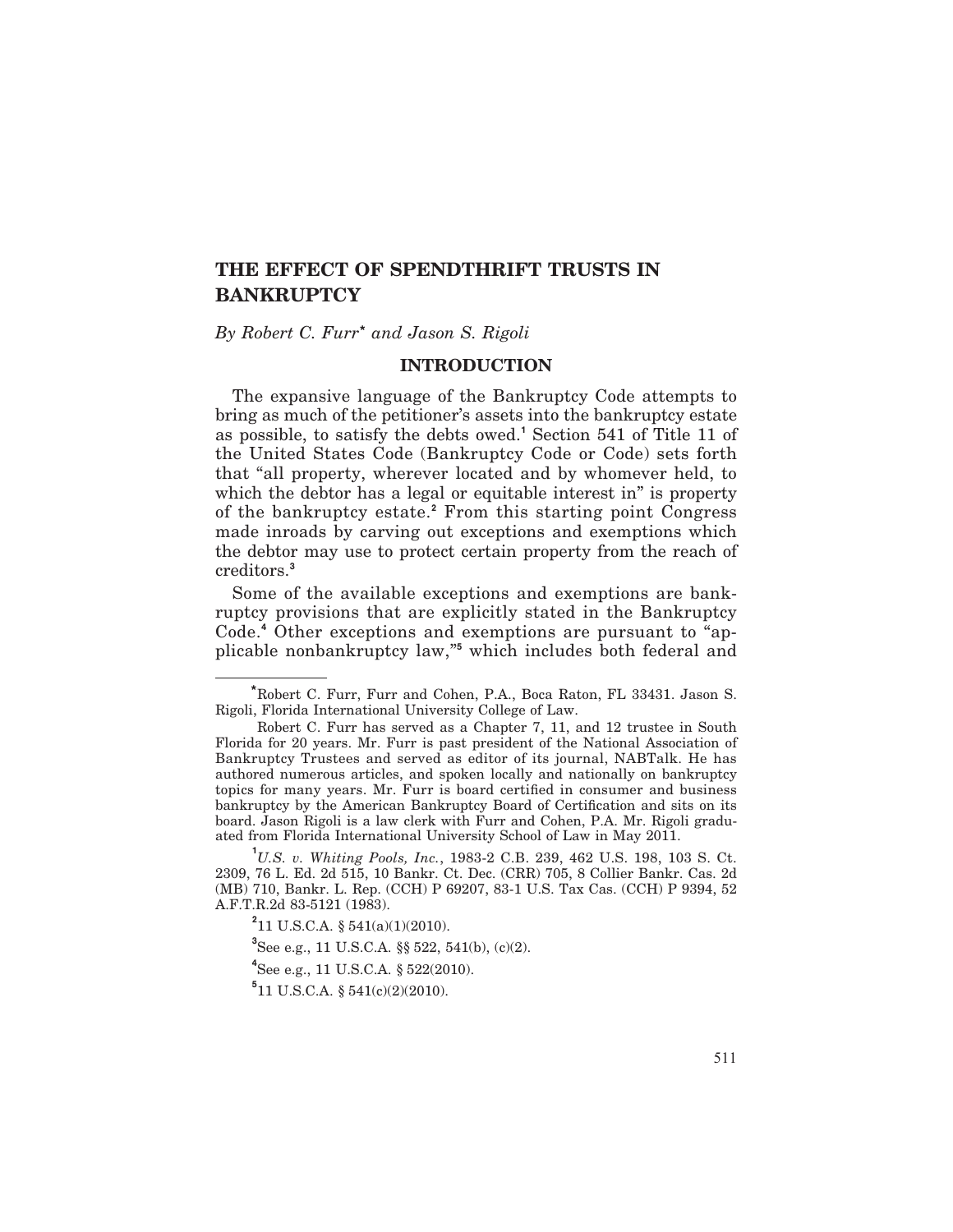state law provisions.**<sup>6</sup>** This article explores one of the exceptions to property of the bankruptcy estate—spendthrift trusts. It begins with a brief introduction of spendthrift trusts, followed by the treatment and impact of spendthrift trusts within a bankruptcy case. Further, the article explores potential issues that arise when state and federal laws conflict regarding self-settled spendthrift trusts and new section 548(e) of the Bankruptcy Code. Finally, spendthrift trusts are created under state law, therefore a breakdown of what constitutes a valid spendthrift trust throughout the various jurisdictions is provided.

### **1. SPENDTHRIFT TRUSTS**

The spendthrift trust began as a fund to provide maintenance to a beneficiary and protect the res of the trust and income generated there from against the improvidence of a spendthrift or the incompetence or incapacity of a beneficiary. Courts throughout the country almost immediately decreased emphasis on the status of the beneficiary as a spendthrift or incompetent, and instead focused on the antialienation provisions and intent of the settlor.**<sup>7</sup>** This conception of the spendthrift trust provision ensuring that the settlor's intent is carried out and disposition of one's interest in property is not contravened, was elucidated by the Supreme Court of Pennsylvania:

The law rests its protection of what is known as a spendthrift trust fundamentally on the principle of *cujus est dare, ejus est disponere*. It allows the donor to condition his bounty as suits himself so long as he violates no law in so doing. When a trust of this kind has been created, the law holds that the donor has an individual right of property in the execution of the trust; and to deprive him of it would be a fraud on his generosity. For the law to appropriate a gift to a person not intended would be an invasion of the donor's private dominion. (Internal citation omitted) It is always to be remembered that consideration for the beneficiary does not even in the remotest

**<sup>6</sup>** *Patterson v. Shumate*, 504 U.S. 753, 112 S. Ct. 2242, 119 L. Ed. 2d 519, 23 Bankr. Ct. Dec. (CRR) 89, 26 Collier Bankr. Cas. 2d (MB) 1119, 15 Employee Benefits Cas. (BNA) 1481, Bankr. L. Rep. (CCH) P 74621A (1992).

<sup>&</sup>lt;sup>7</sup>The term "spendthrift trust" arose for historic reasons and is "purely descriptive," such that "to create a spendthrift trust it is no longer necessary that the beneficiary be a spendthrift." *Jones v. Harrison*, 7 F.2d 461 (C.C.A. 8th Cir. 1925) (writ of certiorari denied in 270 U.S. 652, 70 L. ed. 781, 46 S. Ct. 351(1926)); see also, *Wagner v. Wagner*, 244 Ill. 101, 91 N.E. 66 (1910) (holding it was immaterial that beneficiaries were sui juris, compos mentis, and sober and industrious businessmen; the court said that "to create a valid spendthrift trust it is not necessary that the cestui que trust should be denominated a spendthrift in the will," and that "no inquiry can be made whether the person for whose use it was created was, in fact, a spendthrift").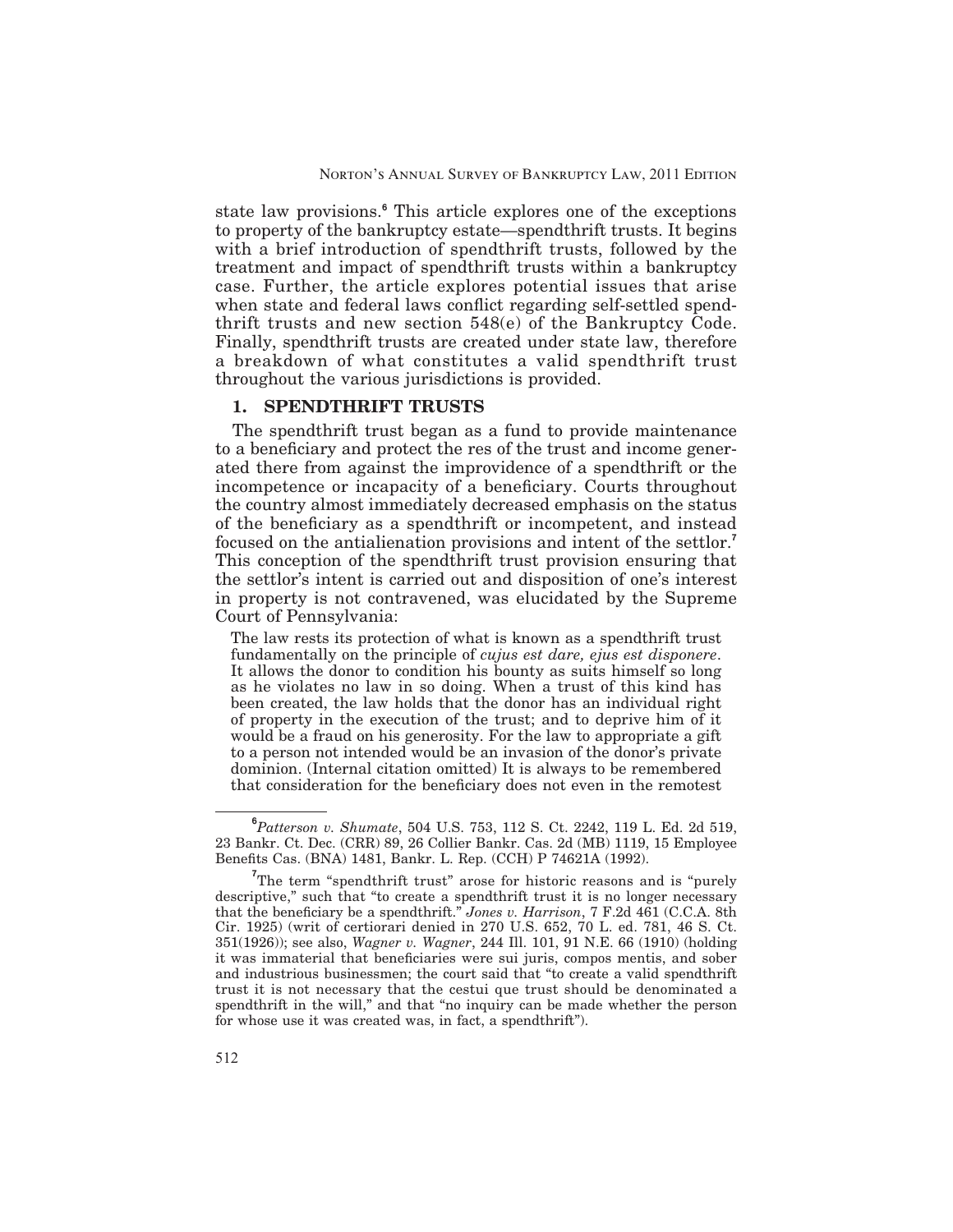way enter into the policy of the law. It has regard solely to the rights of the donor. Spendthrift trusts can have no other justification than is to be found in considerations affecting the donor alone.<sup>8</sup>

A valid spendthrift trust is a trust in which the following factors are present: (1) the settlor of the trust is not the trust bene ficiary;  $(2)$  the beneficiary of the trust has only limited or no control over the trust corpus; and (3) an anti-alienation clause in the trust prohibits both the voluntary and involuntary transfer of the beneficiary's interest in the trust.<sup>9</sup> Spendthrift trusts are intended to insure that the trust property will be used only for the maintenance of the beneficiary and will be secured from the beneficiary's creditors as well as the beneficiary's own improvidence.**<sup>10</sup>**

# **2. SPENDTHRIFT TRUSTS IN BANKRUPTCY**

The Bankruptcy Code has been drafted as broadly as possible to include as much of the debtor's assets in the bankruptcy estate from which creditors claims may be satisfied. However, there are a number of exceptions which remove certain assets from the reach of creditors in bankruptcy. When a debtor is the beneficiary of a spendthrift trust, the assets comprising the res of the trust and the income generated from those assets are generally excepted from property of the bankruptcy estate.**<sup>11</sup>**

# **a. Protecting the Interests of the Debtor-Beneficiary in Bankruptcy**

The most common and basic interaction between spendthrift trusts and bankruptcy is when the debtor in a bankruptcy is the beneficiary of a spendthrift trust. Under section  $541(c)(2)$  of the Bankruptcy Code the debtor-beneficiary can except the beneficial interest in the spendthrift trust from property of the bankruptcy estate. Section  $541(c)(2)$  states, "[a] restriction on the transfer of a beneficial interest of the debtor in a trust that is enforceable under applicable nonbankruptcy law is enforceable in a case under this title."**<sup>12</sup>**

For a spendthrift trust to qualify for this exception, the trust

**<sup>8</sup>** *In re Morgan's Estate*, 223 Pa. 228, 230, 72 A. 498 (1909).

**<sup>9</sup>** *In re Hansen*, 84 B.R. 598 (Bankr. D. Minn. 1987).

**<sup>10</sup>**See Restatement Third, Trusts § 58; see *Matter of Reagan*, 741 F.2d 95, 11 Collier Bankr. Cas. 2d (MB) 285, 6 Employee Benets Cas. (BNA) 1142, Bankr. L. Rep. (CCH) P 70039 (5th Cir. 1984).

**<sup>11</sup>**See note 3, supra.

**<sup>12</sup>**See note 5, supra.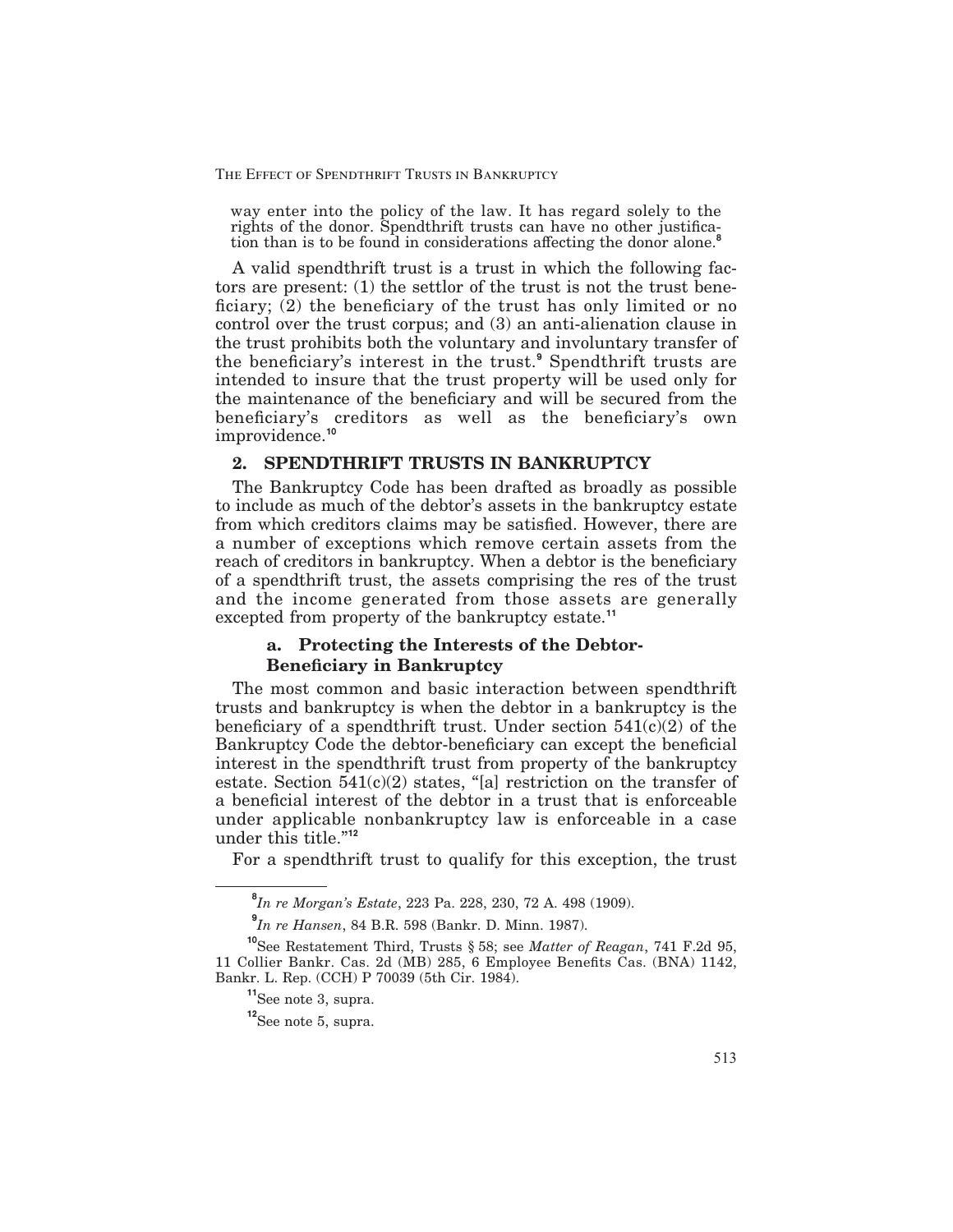must be valid under the "applicable nonbankruptcy law," which in the "traditional" sense of trusts, are entities created pursuant to state, not federal law. The results are nonuniform determinations as to what constitutes a valid spendthrift trust and how the spendthrift trust will be treated in bankruptcy. When a bankruptcy practitioner is faced with a case involving a spendthrift trust, it is advisable for the practitioner to focus on all the different entities and property interests involved.

For purposes of this discussion, assume: (1) the debtor is the beneficiary of a valid spendthrift trust,  $(2)$  the trustee of the spendthrift trust is an individual, (3) the res is invested in stock certificates paying out dividends, (4) the trustee has discretion whether to distribute this dividend income, when collected, during the debtor-beneficiary's lifetime, and  $(5)$  upon the death of the debtor-beneficiary, the corpus of the trust is payable to the debtorbeneficiary's spouse and surviving children, per capita, if they survive, and if not, to a charity named in the trust instrument.

In this example, who owns what property interest can be summarized as follows:

(A) The spendthrift trustee holds legal (but not equitable) title to the stock certificates and the dividend income (plus the legal right to perform the functions of the trustee), and if the spendthrift trustee becomes an individual debtor, the assets in the trust are not property of the estate; and

(B) The beneficiary holds legal title only to a lifetime asset consisting of (1) the right to receive such distributions of income from the trust as the trustee chooses to make, and (2) causes of action (if any) against the trustee.

The beneficiary's other interests are equitable only. The children and the charity are contingent-remainder persons. Since this trust is a valid spendthrift trust, the beneficiary may not validly sell, pledge, donate or otherwise dispose of or transfer all or any part of the right to receive such distributions. Thus, when the beneficiary becomes a debtor in a bankruptcy case, the following assets are not property of the estate:

(1) the corpus of the trust;

(2) the undistributed income earned thereon, whether earned prepetition or postpetition;**<sup>13</sup>**

(3) the rights of the position of spendthrift trustee and the rights to the income and corpus of the trust after the death of the

<sup>&</sup>lt;sup>13</sup>However, funds received from a valid testamentary spendthrift trust within 180 days of filing the case are property of the estate under section 541(a)(5)(A). *In re Coumbe*, 304 B.R. 378 (B.A.P. 9th Cir. 2003).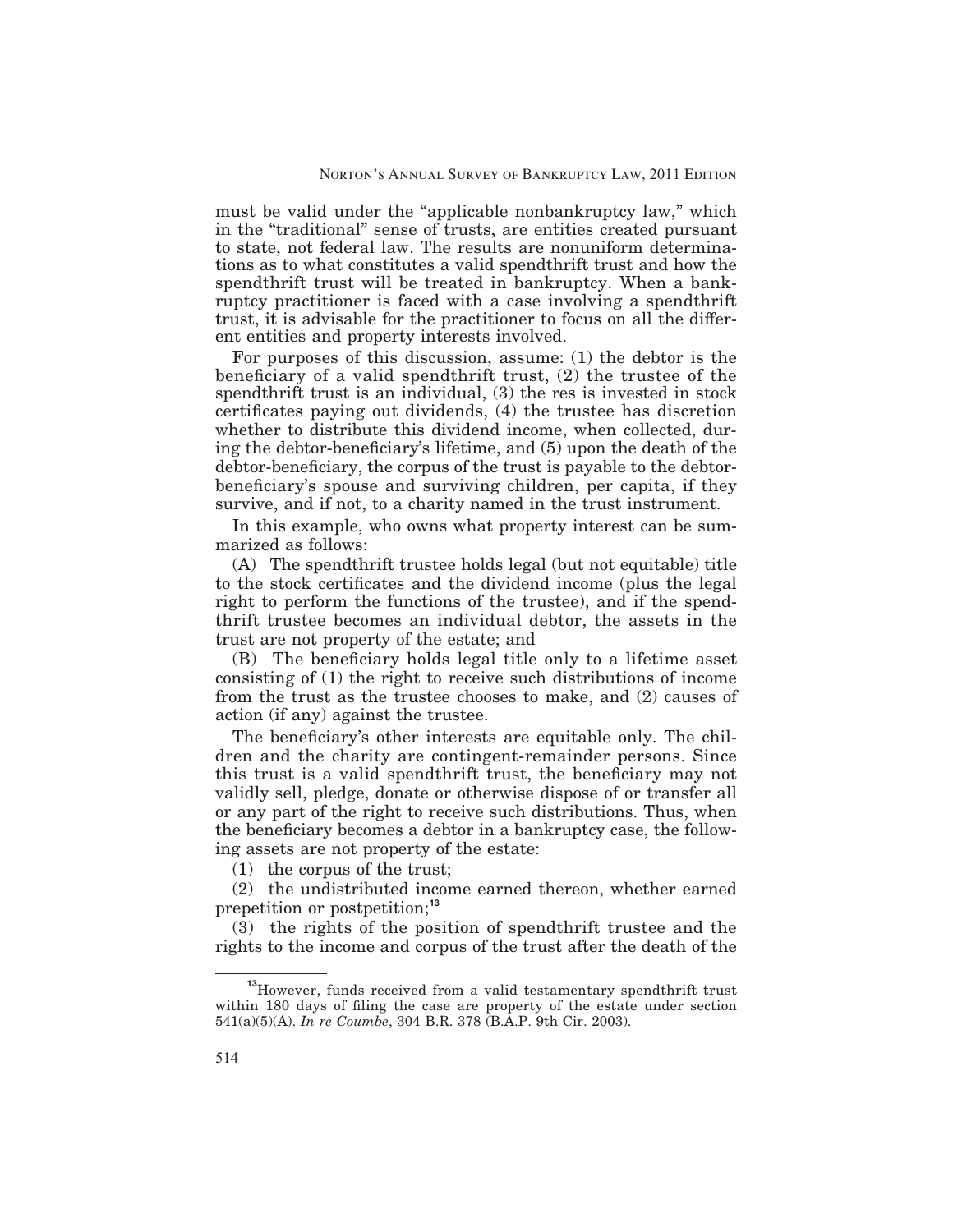debtor, all of these items being property of the spendthrift trustee, not the debtor; and,

 $(4)$  the lifetime right of the beneficiary to receive distributions of income (this right, being inalienable by the debtor, does not become property of the estate, by virtue of Section  $541(c)(2)$ ).

The only rights of the debtor that would be property of the estate are the right to the proceeds of causes of action against the trustee and rights to cash distributed to the debtor prepetition that the debtor still holds when the petition is filed.

# **b. Section 541(c)(2) Exceptions and Federal Antialienation Provisions**

The traditional notion of the spendthrift trust has been expanded, at least for the purposes of bankruptcy proceedings, to include ERISA qualified retirement plans.<sup>14</sup> The ERISA statute in which these retirement plans are established contains within in it an antialienation provision,<sup>15</sup> which satisfies the applicable nonbankruptcy antialienation provision of section 541(c)(2).**<sup>16</sup>** The analysis undertaken in determining whether a retirement plan is excluded from the bankruptcy estate is whether the retirement plan satisfies all of the requirements of ERISA. If the plan satisfies those requirements, then the plan is excluded from the debtor-beneficiary's bankruptcy estate.

# **c. Invalidating the Spendthrift Provision and Bringing the Asset into the Bankruptcy Estate**

There are several issues that can arise in bankruptcy that may invalidate the spendthrift provision and render section  $541(c)(2)$ inapplicable to the assets being held in the trust. First, notwithstanding the fact that the law varies from state to state, in general there are seven possible categories of exceptions to the inalienability of the beneficiary's interest in a spendthrift trust:

(1) self-settled spendthrift trusts;**<sup>17</sup>**

(2) claims arising from services to the trust interest;

**<sup>14</sup>**See note 5, supra.

**<sup>15</sup>**26 U.S.C.A. § 401(a)(13)(2010).

**<sup>16</sup>**See note 5, supra at 757–58.

**<sup>17</sup>**Restatement Third, Trusts § 58(2) ("A restraint on the voluntary and involuntary alienation of a beneficial interest retained by the settlor of a trust is invalid."); see *In re Spenlinhauer*, 101 F.3d 106 (1st Cir. 1996) (self-settled spendthrift trust invalid under Maine law; unpublished disposition relying on reasoning of courts below); *In re Lawrence*, 251 B.R. 630, 642 (S.D. Fla. 2000), judgment aff'd, 279 F.3d 1294 (11th Cir. 2002) (applying Florida law); see also *In re Robbins*, 826 F.2d 293, 16 Bankr. Ct. Dec. (CRR) 806, Bankr. L. Rep.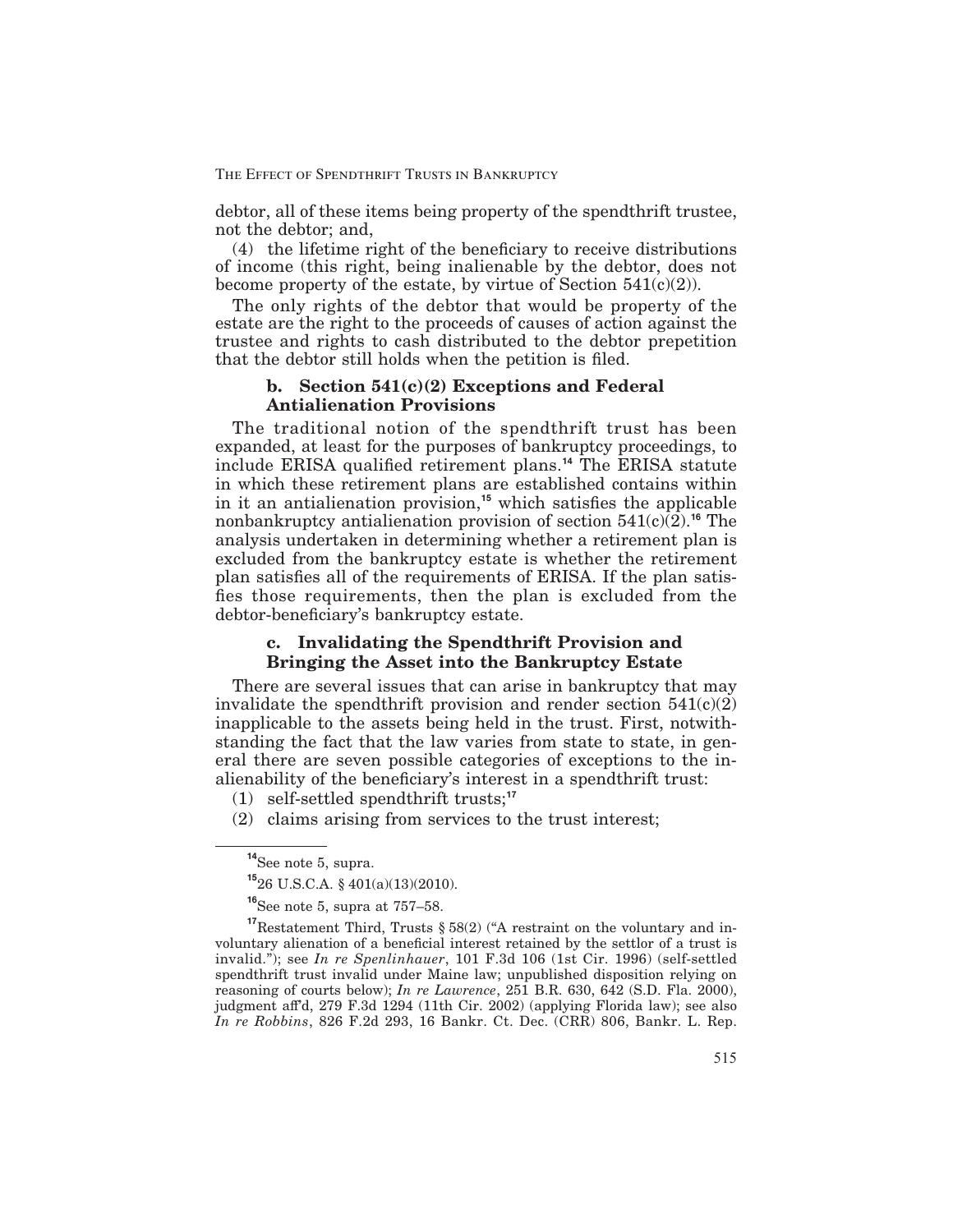(3) federal law (such as a claim of the Internal Revenue Service) reaching the beneficiary's interest that prevails over state anti-alienation law under the Supremacy Clause of the Constitution;**<sup>18</sup>**

 $(4)$  claims arising from the duty of the beneficiary to support children and spouse;

 $(5)$  claims for the beneficiary's personal support or medical care;

 $(6)$  claims arising from tortious conduct of the beneficiary;<sup>19</sup> and

 $(7)$  in California, certain attachments by the beneficiary's general creditors.**<sup>20</sup>**

**<sup>18</sup>***In re McIver*, 255 B.R. 281, 285, 44 Collier Bankr. Cas. 2d (MB) 1180, 24 Employee Benets Cas. (BNA) 2908, 86 A.F.T.R.2d 2000-5909 (D. Md. 2000) (IRS possessed secured claim against debtor's retirement fund because tax lien law constituted applicable nonbankruptcy law that trumped restrictions on annuities.); *In re Lyons*, 148 B.R. 88, 94, 28 Collier Bankr. Cas. 2d (MB) 314, 16 Employee Benefits Cas. (BNA) 1082 (Bankr. D. D.C. 1992) (though effective against ordinary creditors, spendthrift trusts are ineffective against federal tax liens); U.S. Const. Art. VI, cl. 2.

**<sup>19</sup>**See Restatement Third, Trusts § 59(2) general cmt. ("The nature or a pattern of tortious conduct by a beneficiary  $[ \ ]$  may on policy grounds justify a court's refusal to allow spendthrift immunity to protect the trust interest and the lifestyle of that beneficiary, especially one whose willful or fraudulent conduct or persistently reckless behavior causes serious harm to others."); Restatement Third, Trusts § 59(2), comments a-a(2) ("A general exception for tort claimants was recommended by Dean Griswold in his Model Spendthrift Trust Act; the recommendation was adopted in a couple of early statutes . . . [but] has not generally had much influence on legislation or judicial decisions, although an exception for tort creditors was enacted in Georgia Code Ann. § 53- 12-28 in 1990.").

**<sup>20</sup>**For an overview of these exceptions, see Stark, Montana's Spendthrift Trust Doctrine and Recommendations, 57 Mont. L. Rev. 211, 224–29 (1996). As

<sup>(</sup>CCH) P 71957 (4th Cir. 1987) (no spendthrift protection in trust containing spendthrift provision where trustee was authorized to apply entire corpus of trust for support and maintenance of settlors); *In re Cutter*, 398 B.R. 6, 21 (B.A.P. 9th Cir. 2008) (California law rendered self-settled spendthrift trust invalid where settlor was the beneficiary.). But see *In re Brown*, 303 F.3d 1261, 1268, 40 Bankr. Ct. Dec. (CRR) 28, 49 Collier Bankr. Cas. 2d (MB) 32, Bankr. L. Rep. (CCH) P 78710 (11th Cir. 2002) (where debtor-settlor retained only the right to income for life under trust, creditors could reach only that interest). Delaware, Alaska and several other states have enacted statutes intended to validate self-settled spendthrift trusts in certain circumstances. See Del. Code Ann. tit. 12, §§ 3570 to 3574 (2010) (amending Del. Code Ann. tit. 12); Alaska Stat. §§ 13.12.205(2), 13.36.035(a), 34.40.010 (2010). Uncertainties persist regarding whether use of these trusts can withstand the various types of challenges made by or on behalf of creditors.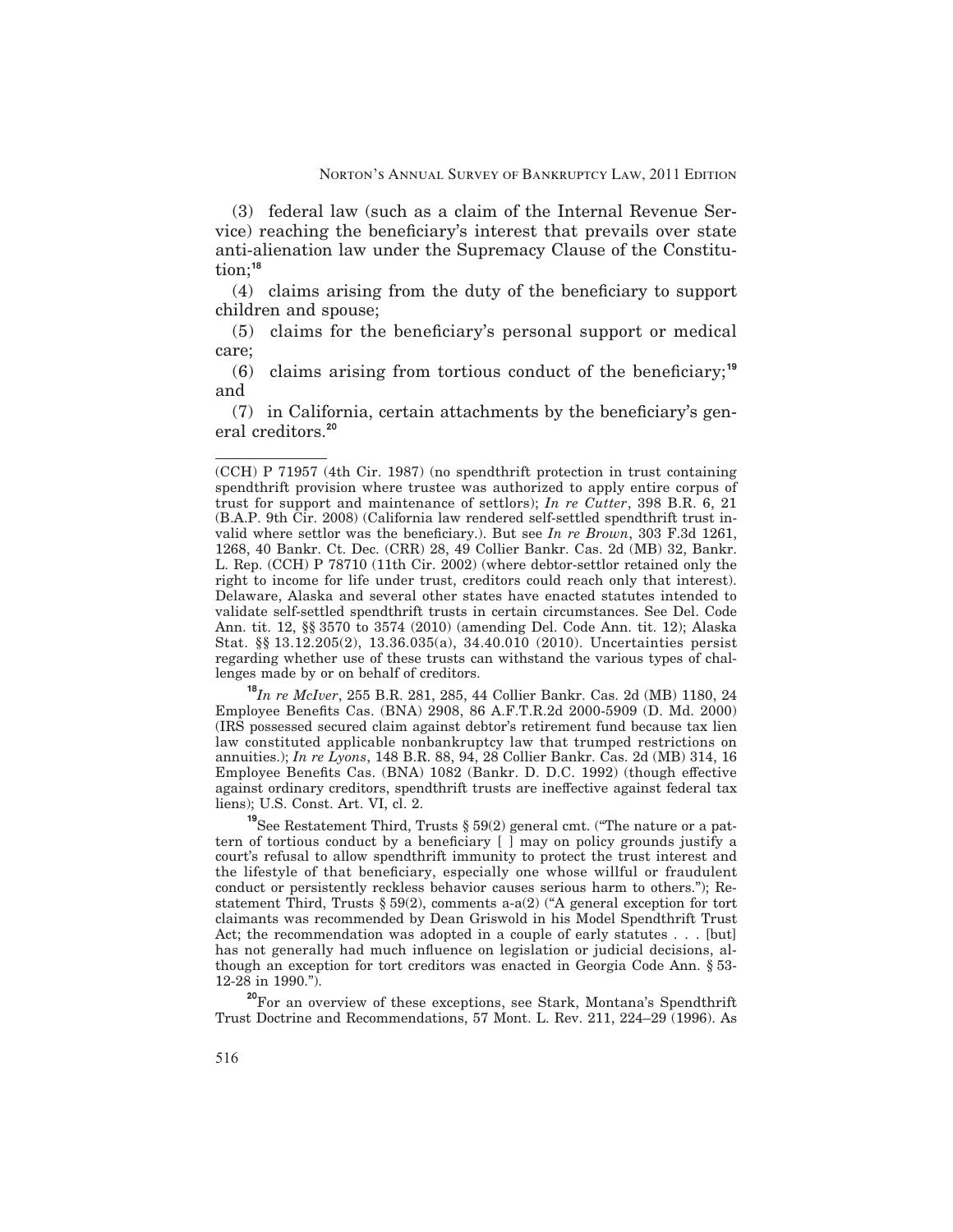THE EFFECT OF SPENDTHRIFT TRUSTS IN BANKRUPTCY

These exceptions, pose two interesting questions: (1) Do the state-law exceptions make the property alienable to a limited extent and, therefore, property of the estate to such extent; and  $(2)$  Does the state-law exception, making part of the beneficiary's interest alienable, operate to deprive the whole interest of the protection of Section  $541(c)(2)$ ?<sup>21</sup> With respect to these two questions, not much case law exists.**<sup>22</sup>**

There are other circumstances that will invalidate a spendthrift provision and bring the assets of the trust into the bankruptcy estate. Most of the invalidating circumstances are factual and require an inquiry into the individual facts of the case. In general, however, there are recurring issues that arise to invalidate spendthrift provisions.

# **d. Other Invalidation of Spendthrift Provisions**

The general policy behind spendthrift trusts is to allow a settlor to donate to a beneficiary property from which maintenance and support of the beneficiary may be derived without fear of the funds being levied by creditors of the beneficiary. The policy does not support "defrauding"**<sup>23</sup>** creditors by allowing a settlor to encumber trust assets or otherwise prevent creditors from reaching those assets upon default, while the settlor retains full use and enjoyment of the property;**<sup>24</sup>** nor does the policy support preventing creditors from reaching a beneficiary's interest while allowing the beneficiary to freely transfer that interest to someone else. The anti-alienation provision must restrict both the vol-

**<sup>22</sup>**With the exceptions to self-settled spendthrift trusts which are discussed further infra.

to California, see *In re Neuton*, 922 F.2d 1379, 24 Collier Bankr. Cas. 2d (MB) 555, Bankr. L. Rep. (CCH) P 73788 (9th Cir. 1990) (under provision of California statute, only 75% of debtor's interest in spendthrift trust was excluded from property of the estate).

**<sup>21</sup>**See *In re Gillespie*, 269 B.R. 383, 388, 47 Collier Bankr. Cas. 2d (MB) 889 (Bankr. E.D. Ark. 2001) ("While it is true that the spendthrift provision in the trust is invalid, it does not necessarily follow that the entire trust is invalid or that the entire res is available to the chapter 7 trustee or creditors.").

<sup>&</sup>lt;sup>23</sup>The Supreme Court has defined "defraud" to include the deprivation of property "by trick, deceit, chicane, or overreaching." See *Hammerschmidt v.* U.S., 265 U.S. 182, 188, 44 S. Ct. 511, 68 L. Ed. 968 (1924) (defining "defraud"); see also *McNally v. U.S.*, 483 U.S. 350, 358, 107 S. Ct. 2875, 97 L. Ed. 2d 292, R.I.C.O. Bus. Disp. Guide (CCH) P 6663 (1987) (discussing the mail-fraud statute), superseded by statute as stated in *U.S. v. Munna*, 871 F.2d 515 (5th Cir. 1989).

<sup>&</sup>lt;sup>24</sup>In the majority of jurisdictions this is the case, however, as is discussed there are jurisdictions, which allow for self-settled trusts. See infra  $\S 3(d)$ .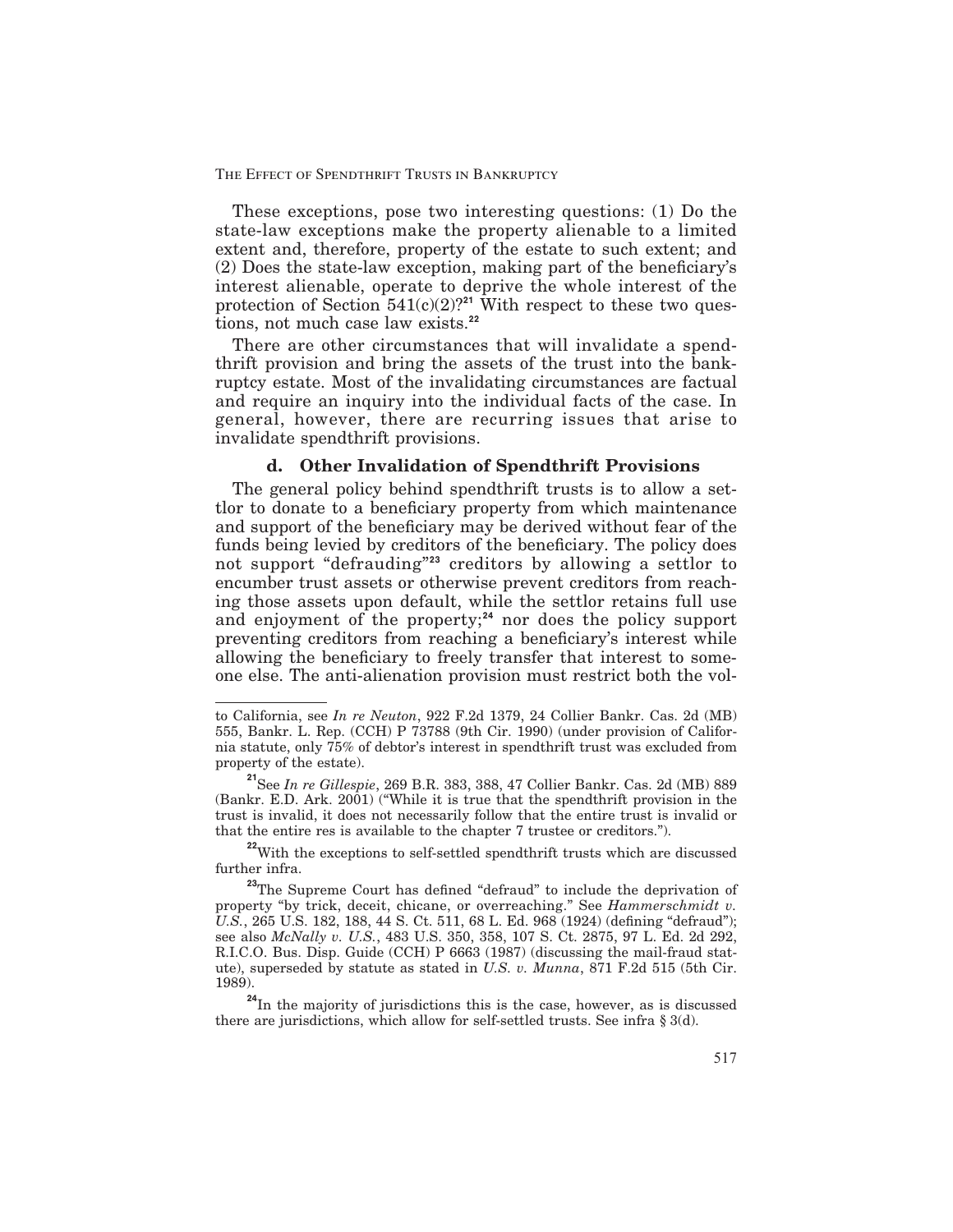untary and involuntary transfer of the beneficiary's interest in the trust. Trusts that contravene this policy are generally referred to as "sham trusts."

A trust is found to be a "sham" where even though a spendthrift trust has been created for the benefit of another "evidence" [exists] regarding dominion and control, disregard for formalities and ultimately, a disregard for the existence of a trust entity separate and apart from the [debtor]."**<sup>25</sup>** When analyzing a spendthrift trust the court should look to the terms of the trust to see if  $(1)$  the trust will terminate upon the debtor's death,  $(2)$  the debtor is to serve as trustee, and (3) the debtor is to retain the use, possession, and enjoyment of the property.**<sup>26</sup>** Should the court find that any of these elements exists, then the court could determine that the trust is a "sham," whereby the assets creating the trust corpus become property of the estate.**<sup>27</sup>** There are three typical categories of trusts purporting to be valid spendthrift trusts where the spendthrift provision may be invalidated thereby bringing the trust assets into the bankruptcy estate: (1) selfsettled trusts; (2) trusts where the debtor-settlor exercises dominion and control over the trust; and (3) trusts where the debtor-beneficiary exercises dominion and control over the trust.

In the majority of jurisdictions if a debtor-beneficiary is able to exercise dominion and control over the assets or income of the trust, then the spendthrift provision is invalid.**<sup>28</sup>** There appear to be at least three requirements, explicit or implicit, to establish

**<sup>27</sup>***In re Lawrence*, 227 B.R. 907, 917–18, 41 Collier Bankr. Cas. 2d (MB) 177 (Bankr. S.D. Fla. 1998); *In re Brooks*, 217 B.R. 98, 32 Bankr. Ct. Dec. (CRR) 23 (Bankr. D. Conn. 1998); *In re Portnoy*, 201 B.R. 685 (Bankr. S.D. N.Y. 1996).

**<sup>25</sup>***In re Bryan*, 415 B.R. 454, 473 (Bankr. D. Colo. 2009), rev'd and remanded on other grounds, 2010 WL 3894035 (D. Colo. 2010). Accord *In re Nemeroff*, 74 B.R. 30 (E.D. La. 1987).

<sup>&</sup>lt;sup>26</sup>Supra, note 25, *In re Nemeroff*, 74 B.R. 30 (E.D. La. 1987). See also *In re Lawrence*, 227 B.R. 907, 917–18, 41 Collier Bankr. Cas. 2d (MB) 177 (Bankr. S.D. Fla. 1998); *In re Brooks*, 217 B.R. 98, 32 Bankr. Ct. Dec. (CRR) 23 (Bankr. D. Conn. 1998); *In re Portnoy*, 201 B.R. 685 (Bankr. S.D. N.Y. 1996).

**<sup>28</sup>**See *In re Schwen*, 240 B.R. 754, 43 Collier Bankr. Cas. 2d (MB) 555 (Bankr. D. Minn. 1999); see Restatement Third, Trusts § 58, comment b(1) ("An intended spendthrift restraint is also invalid with respect to a nonsettlor's interests in trust property over which the beneficiary has the equivalent of ownership, entitling the beneficiary to demand immediate distribution of the property. Thus, if an income beneficiary also holds a presently exercisable general power of appointment (that is, a power currently to compel distribution of trust property to the power holder), a spendthrift restraint will not prevent the beneficiary's creditors or transferees from reaching the property that is subject to the power. (A general power exercisable only at death does not give a nonset-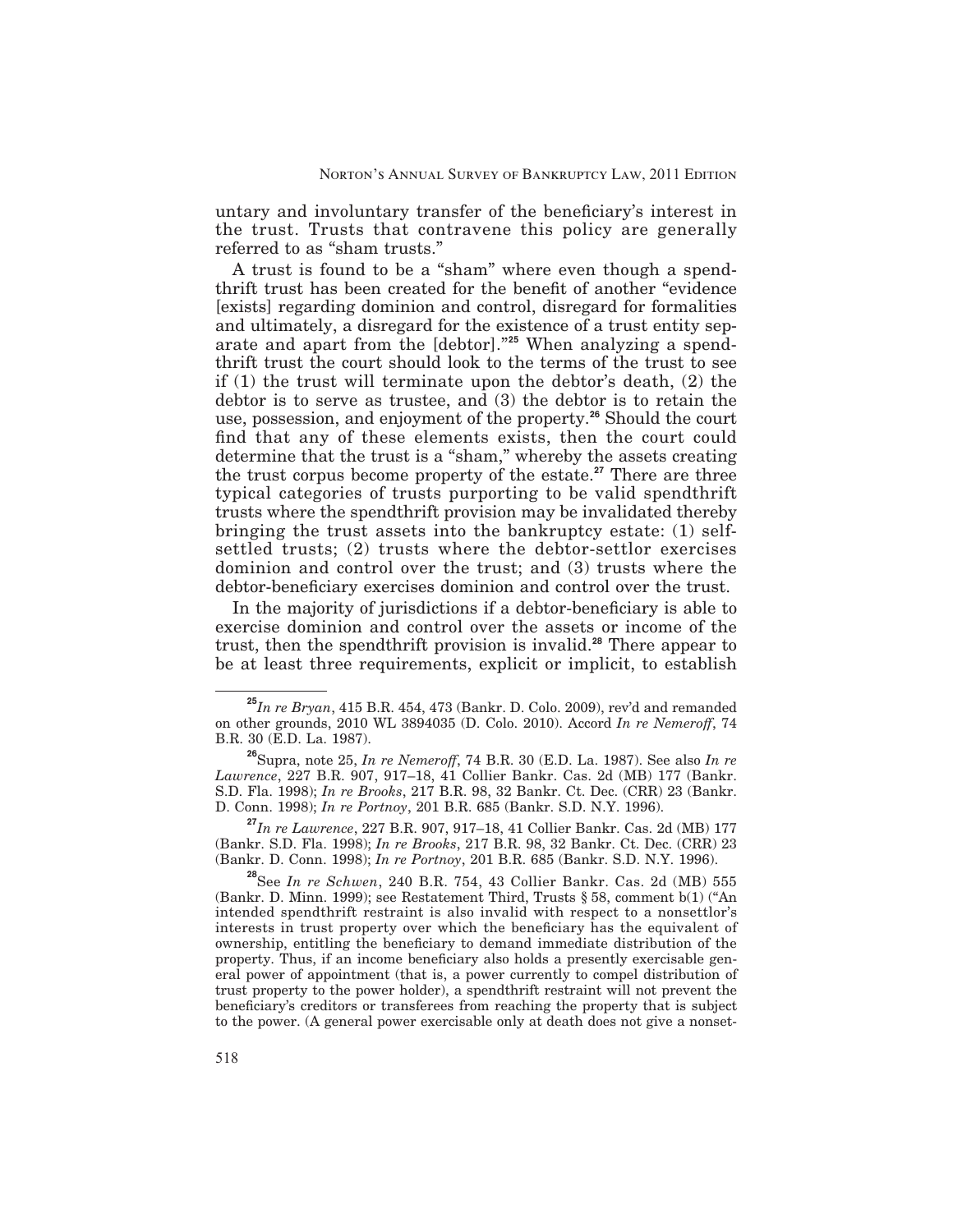that the debtor-beneficiary exercises dominion and control over the corpus of the trust. First, the debtor-beneficiary must have access to trust assets for the debtor-beneficiary's own use. Whenever beneficiary dominion and control has been found, the debtorbeneficiary has had a right to compel distribution of trust assets to himself.**<sup>29</sup>** If the ability to compel distribution is limited to the benefit of others, and not the benefit of the debtor-beneficiary, then the debtor-beneficiary does not maintain control over the trust.<sup>30</sup> Second, the debtor-beneficiary must have a present enforceable right to demand the distribution.**<sup>31</sup>** Third, that right must be unilateral and unqualified; the right to demand distribution must not be concurrent with, or require the consent of any other beneficiary or trustee,<sup>32</sup> nor may a demand of distribution breach any duty owed to any third party.**<sup>33</sup>** The reasoning is, should a debtor-beneficiary have the ability to exercise dominion

**<sup>30</sup>***Pachter, Gold & Schaer v. Yantis*, 742 F. Supp. 544, 547, 14 U.C.C. Rep. Serv. 2d 212 (W.D. Ark. 1990); see *Prescott v. Wordell*, 319 Mass. 118, 65 N.E.2d 19, 19–20 (1946); Restatement Second, Property § 13.1, comment a. *Jordan v. Caswell*, 264 Ga. 638, 450 S.E.2d 818, 820 (1994).

tlor sole life beneficiary the equivalent of ownership for this purpose. Compare, however, § 56, Comment b.)").

**<sup>29</sup>***In re Gillett*, 46 B.R. 642, 644 (Bankr. S.D. Fla. 1985) (debtor-beneciary's right to have trustee convey trust property to himself at any time caused spendthrift provision to fail); accord, e.g., *Employee Benefits Committee v. Tabor*, 127 B.R. 194, 199–200, 13 Employee Benets Cas. (BNA) 2357, Bankr. L. Rep. (CCH) P 74115 (S.D. Ind. 1991), judgment vacated on other grounds, appeal dismissed by, 972 F.2d 351 (7th Cir. 1992) (debtor-beneficiary's ability to withdraw funds for his own needs vitiated antialienation term in retirement trust instrument); *In re Williams*, 118 B.R. 812, 815 (Bankr. N.D. Fla. 1990); *In re Boykin*, 118 B.R. 716, 719 (Bankr. W.D. Mo. 1990) (debtor's absolute right to receive retirement trust funds upon terminating employment rendered spendthrift term ineffective).

**<sup>31</sup>**See, e.g., *State Cent. Collection Unit v. Brent*, 71 Md. App. 265, 525 A.2d 241, 244 (1987), judgment aff<sup>2</sup>d, 311 Md. 626, 537 A.2d 227 (1988); *Boston Safe Deposit and Trust Co. v. Paris*, 15 Mass. App. Ct. 686, 447 N.E.2d 1268, 1270  $(1983).$ 

**<sup>32</sup>***In re Knight*, 164 B.R. 372, 376 n.2, 30 Collier Bankr. Cas. 2d (MB) 1618, Bankr. L. Rep. (CCH) P 75789 (Bankr. S.D. Fla. 1994); *In re Hersloff*, 147 B.R. 262, 265 (Bankr. M.D. Fla. 1992).

**<sup>33</sup>***In re Kreiss*, 72 B.R. 933, 938, 941–42, 16 Collier Bankr. Cas. 2d (MB) 983 (Bankr. E.D. N.Y. 1987) (where one beneficiary became sole trustee, beneficiary did not "control" trust and protective provisions were valid; beneficiarytrustee had to account to other beneficiaries for trust administration).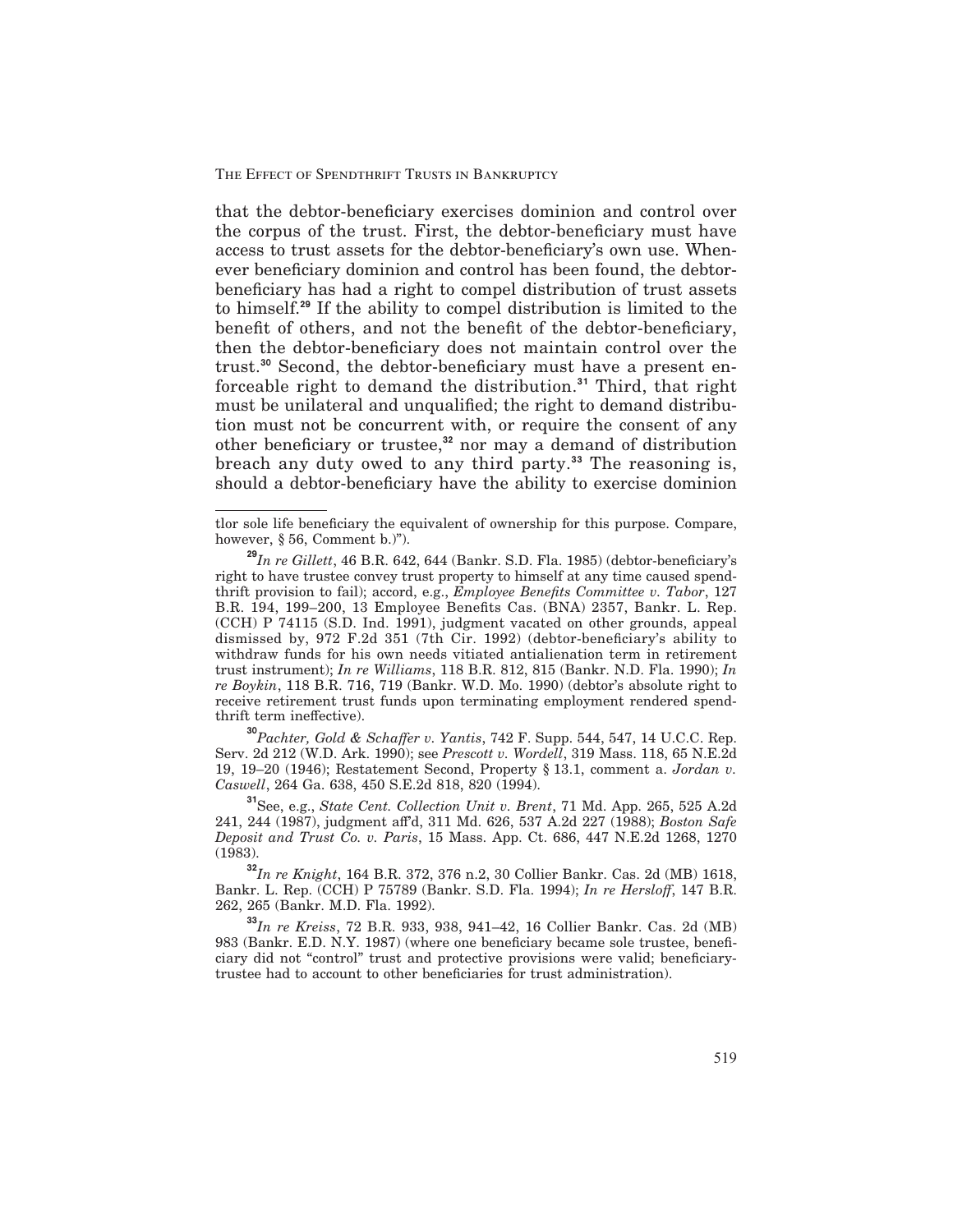and control over the trust, then the protection of the antialienation provision of the trust is rendered meaningless.**<sup>34</sup>**

A debtor-beneficiary's ability to exercise dominion and control over the trust does not necessarily make the entire corpus of the trust property of the estate. Courts look to what the debtorbeneficiary has control over, rendering the spendthrift provision to that portion of the trust invalid. The ability of the debtorbeneficiary to invade and control the corpus of the trust can manifest itself in multiple ways. A debtor-beneficiary's ability to control the entire corpus of the trust brings all of the trust assets into the bankruptcy estate,**<sup>35</sup>** whereas a provision which limiting, for example, the debtor-beneficiary's ability to control a 1/3 interest in the corpus of the trust only invalidates the spendthrift protection to that 1/3 interest, bringing that limited interest into the bankruptcy estate.

Similarly, a validly created spendthrift trust, over which the settlor of the trust uses the property as his own is invalid.**<sup>36</sup>** For example, *In re Baum*, the Tenth Circuit held that an otherwise validly created spendthrift trust with parents as settlors, a child as the beneficiary, a house and fixtures comprising the res of the trust, and an individual third-party as the trustee, was invalid as to the creditors of the settlors. The settlors, pursuant to the trust, were allowed to reside in the house with full use and enjoyment of its fixtures, while the trust also required the trustee to encumber, expend and alienate the property at the behest of the

**<sup>34</sup>**See *In re Moses*, 167 F.3d 470, 473, 33 Bankr. Ct. Dec. (CRR) 1042, 22 Employee Benets Cas. (BNA) 2364 (9th Cir. 1999); *In re Witwer*, 148 B.R. 930, 937, 28 Collier Bankr. Cas. 2d (MB) 43 (Bankr. C.D. Cal. 1992), opinion aff'd, 163 B.R. 614 (B.A.P. 9th Cir. 1994); *Lunkes v. Gecker*, 427 B.R. 425 (N.D. Ill. 2010); *In re Estate of Bonardi*, 376 N.J. Super. 508, 871 A.2d 103 (App. Div. 2005); *University of Maine Foundation v. Fleet Bank of Maine*, 2003 ME 20, 817 A.2d 871 (Me. 2003).

**<sup>35</sup>**See *In re Gillett*, 46 B.R. 642, 644 (Bankr. S.D. Fla. 1985) (Holding an ERISA plan that permitted the employer "to terminate the plan at any time or had authority to undertake a partial termination for individual participants" constituted absolute dominion and control by the beneficiaries/employees who were also the sole stockholders, directors and officers of the employer.); *In re Kuraishi*, 237 B.R. 172, 42 Collier Bankr. Cas. 2d (MB) 1082 (Bankr. C.D. Cal. 1999) (debtor was both the employer who adopted the Keogh Plan and a beneficiary; trustee asserted that the spendthrift provision was unenforceable and the Keogh Plan was property of the estate).

**<sup>36</sup>***In re Baum*, 22 F.3d 1014, 1018 (10th Cir. 1994); *Peters v. Bryan*, 2010 WL 3894035, \*8–9 (D. Colo. 2010).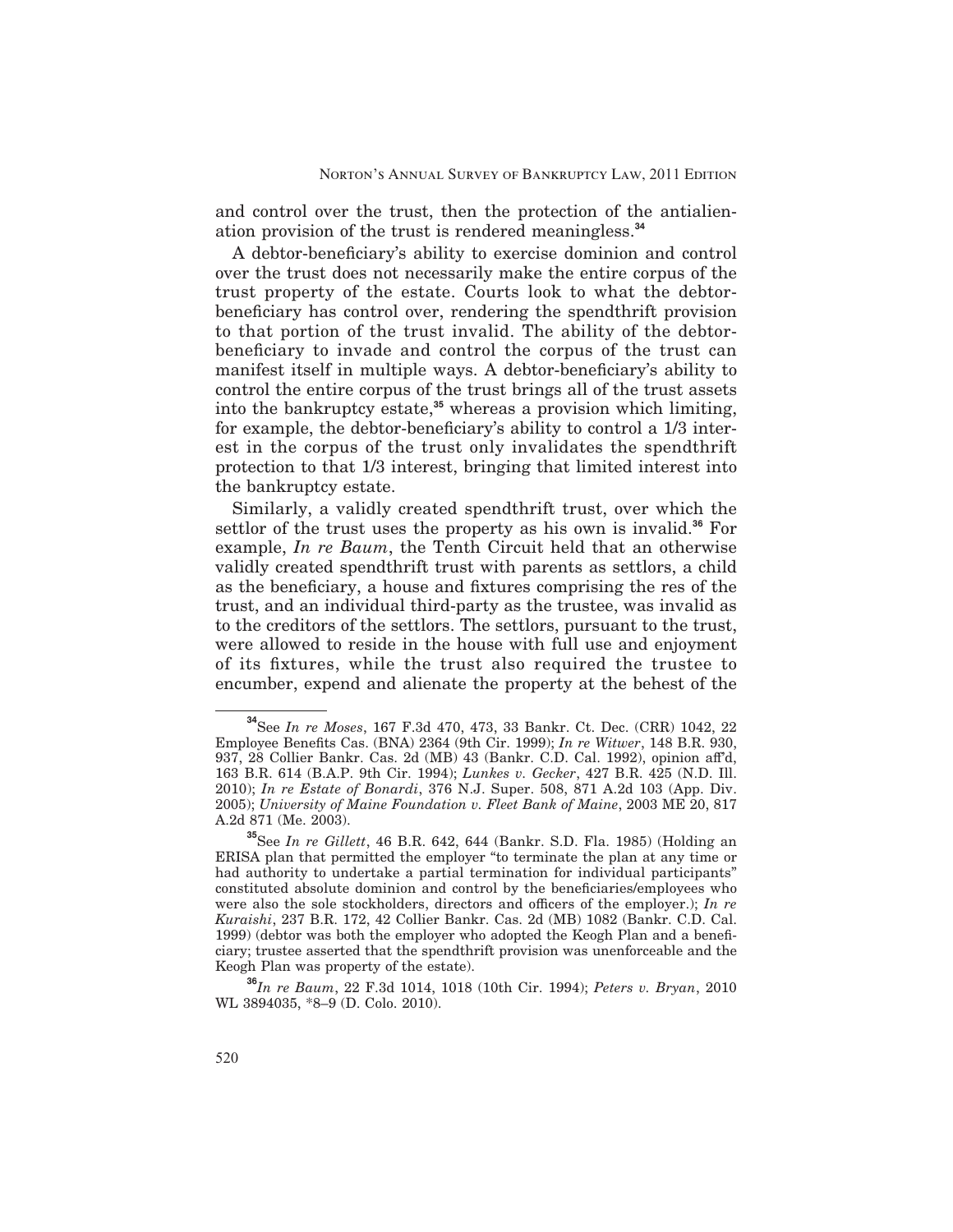THE EFFECT OF SPENDTHRIFT TRUSTS IN BANKRUPTCY

settlor-parents to acquire a different residence.<sup>37</sup> The court considered the spendthrift trust to be a "sham" and invalid, bringing the corpus of the trust into the bankruptcy estate of the debtor-settlors.**<sup>38</sup>**

# **3. SELF-SETTLED SPENDTHRIFT TRUSTS AND BANKRUPTCY**

Self-settled spendthrift trusts present a multitude of issues in bankruptcy. In the majority of jurisdictions, self-settled spendthrift trusts are unenforceable under state law.**<sup>39</sup>** However, in an attempt to seize on some the profits being generated in the offshore asset protection trust industry, some states have enacted legislation allowing self-settled trusts.**<sup>40</sup>**

In the majority of states, self-settled trusts are not permitted and do not satisfy the "applicable non-bankruptcy law" requirement of Section  $541(c)(2)$ , thus the trust assets are reachable by creditors and not excluded from the bankruptcy estate.**<sup>41</sup>** A debtor may acquire an interest in a self-settled trust through various means:

 $(1)$  the traditional way is by the settling beneficiary actually conveying the property to the trust or executing the trust instrument, or being designated as settlor,  $(2)$  by the beneficiary paying the consideration in return for which another transferred property to fund the trust, (3) the life beneficiary paying off encumbrances of property of the trust;**<sup>42</sup>** (4) if an heir, or devisee under a prior will, contests a will that would leave the testator's property to others, and in order to settle the litigation a spendthrift trust is created in the heir's favor, by agreeing to the settlement of a genuine dispute the heir has given consideration and is settlor of the trust within the rule of this subsection.**<sup>43</sup>**

However, if others contest a will that would leave the testator's estate in a spendthrift trust, the beneficiaries of that trust do not

**<sup>39</sup>**See Restatement Third, Trusts § 58(2) (Tentative Draft No. 2, 1999) (citing Restatement Second, Trusts § 156(1)).

**<sup>41</sup>**Restatement Third, Trusts § 58, comment e.

**<sup>42</sup>**Restatement Third, Trusts § 58, comment e (spendthrift trust only invalid as to the amount of the contribution). But see,  $\S$  3, supra.

**<sup>37</sup>**Supra, note 35.

**<sup>38</sup>**Supra, note 35, *In re Baum*, 22 F.3d 1014 (10th Cir. 1994).

**<sup>40</sup>**Ford Elsaesser, et al., Concurrent Session: Sophisticated Planning or Playing a Shell Game—Asset Protection Planning Bankruptcy Trustee Tools to Recover Debtor Assets Held in Asset Sheltering Trusts, 040109 ABI-CLE 391 (2009).

**<sup>43</sup>**Restatement Third, Trusts § 58, comment e.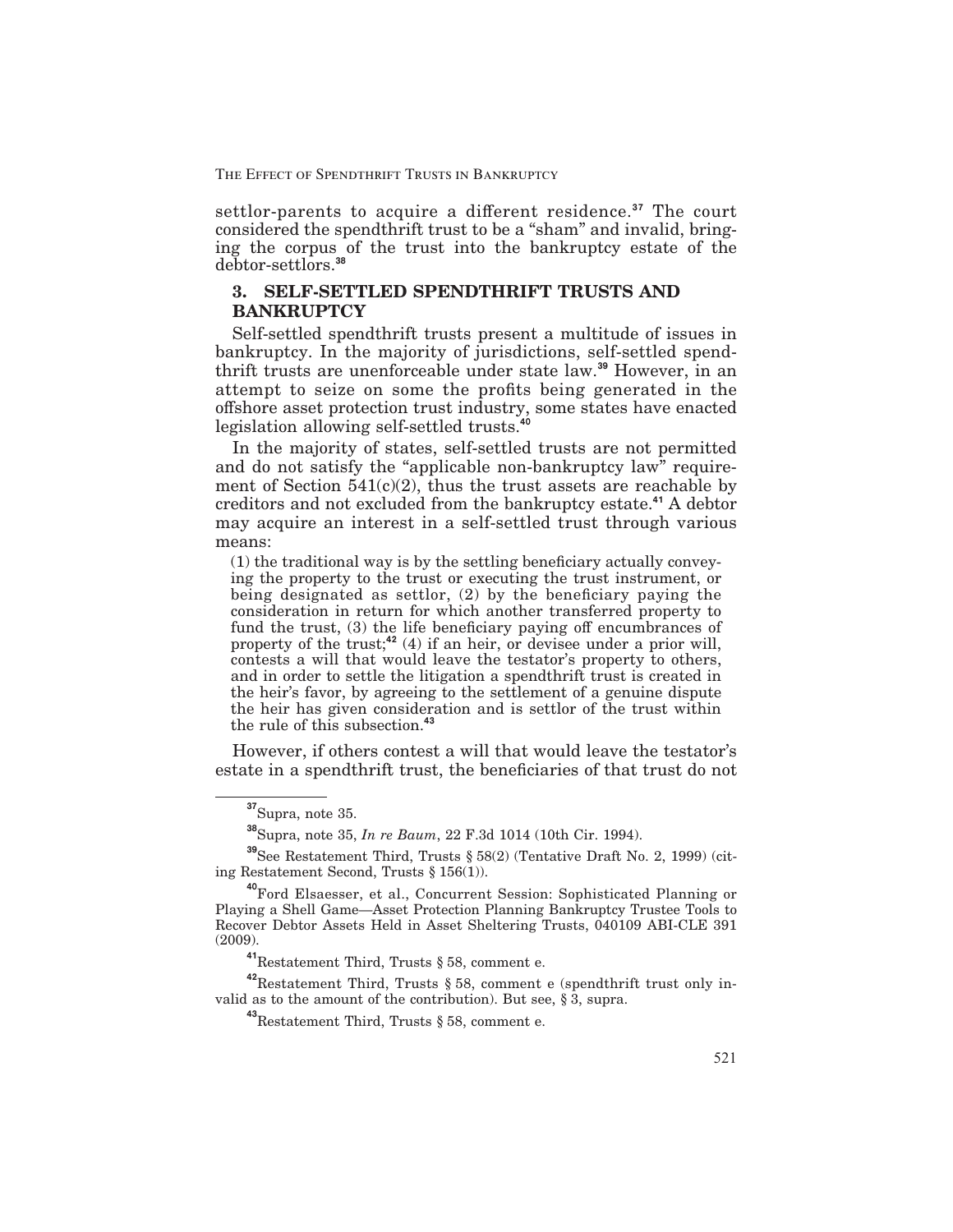become settlors by reason of a settlement that gives a portion of the estate to the contestants, and preserves the rest of it in the trust as prescribed by the testator. Similarly, if the beneficiaries of a spendthrift trust under a prior will contest a later will that leaves the testator's estate to others free of trust, and under a bona fide settlement a portion of the estate is placed in trust in accordance with the prior will, the trust beneficiaries are not settlors of the trust.**<sup>44</sup>** And where a spendthrift trust is created by the will of one spouse in favor of the other, the surviving spouse does not become the settlor of the trust merely because she or he waives a right to insist on a statutory forced share of the deceased spouse's estate.**<sup>45</sup>** Also, a debtor's funding of a spendthrift trust does not necessarily invalidate it completely, exposing the entire corpus of the trust to creditors.**<sup>46</sup>** In these circumstances, creditors may reach only the self-funded property of the trust, while the remaining portion remains in tact and excluded from the estate under section  $541(c)(2)$ .

There are a number of cases addressing what constitutes a self-settled trust, including those addressing the application of spendthrift trust provisions to Keogh plans.**<sup>47</sup>** In *In re Moses*, **<sup>48</sup>** the physician debtor participated in a profit-sharing plan established as a spendthrift trust. Some of the relevant plan attributes were: benefits were payable only upon a participant's termination of employment, retirement, disability or death; more than 2,400 physicians participated in the plan, and; a 12-member committee administered the plan and the debtor was not a member of this committee, although he could vote in elections for one committee member.**<sup>49</sup>** The Ninth Circuit Court of Appeals held that the debtor's interest in the fund was excluded from the estate as a valid spendthrift trust.**<sup>50</sup>** In the same year, the bankruptcy court

**<sup>48</sup>***In re Moses*, 167 F.3d 470, 33 Bankr. Ct. Dec. (CRR) 1042, 22 Employee Benets Cas. (BNA) 2364 (9th Cir. 1999).

**<sup>49</sup>***In re Moses*, 167 F.3d 470, 33 Bankr. Ct. Dec. (CRR) 1042, 22 Employee Benets Cas. (BNA) 2364 (9th Cir. 1999).

**<sup>50</sup>**Moses, 167 F.3d at 473–74.

**<sup>44</sup>**Restatement Third, Trusts § 58, comment e.

**<sup>45</sup>**Restatement Third, Trusts § 58, comment e.

**<sup>46</sup>**See *In re Tait*, 2008 WL 4183341 (Bankr. S.D. Ala. 2008).

<sup>&</sup>lt;sup>47</sup>A tax-deferred retirement program developed for the self-employed. Also known as an H.R. 10 plan, Treas. Reg. § 1.401(e)-1, and incorporated into internal revenue code Pub. L. No. 87-792 and subsequent amendatory language. See amendment notes to 26 U.S.C.A. §§ 401 et seq.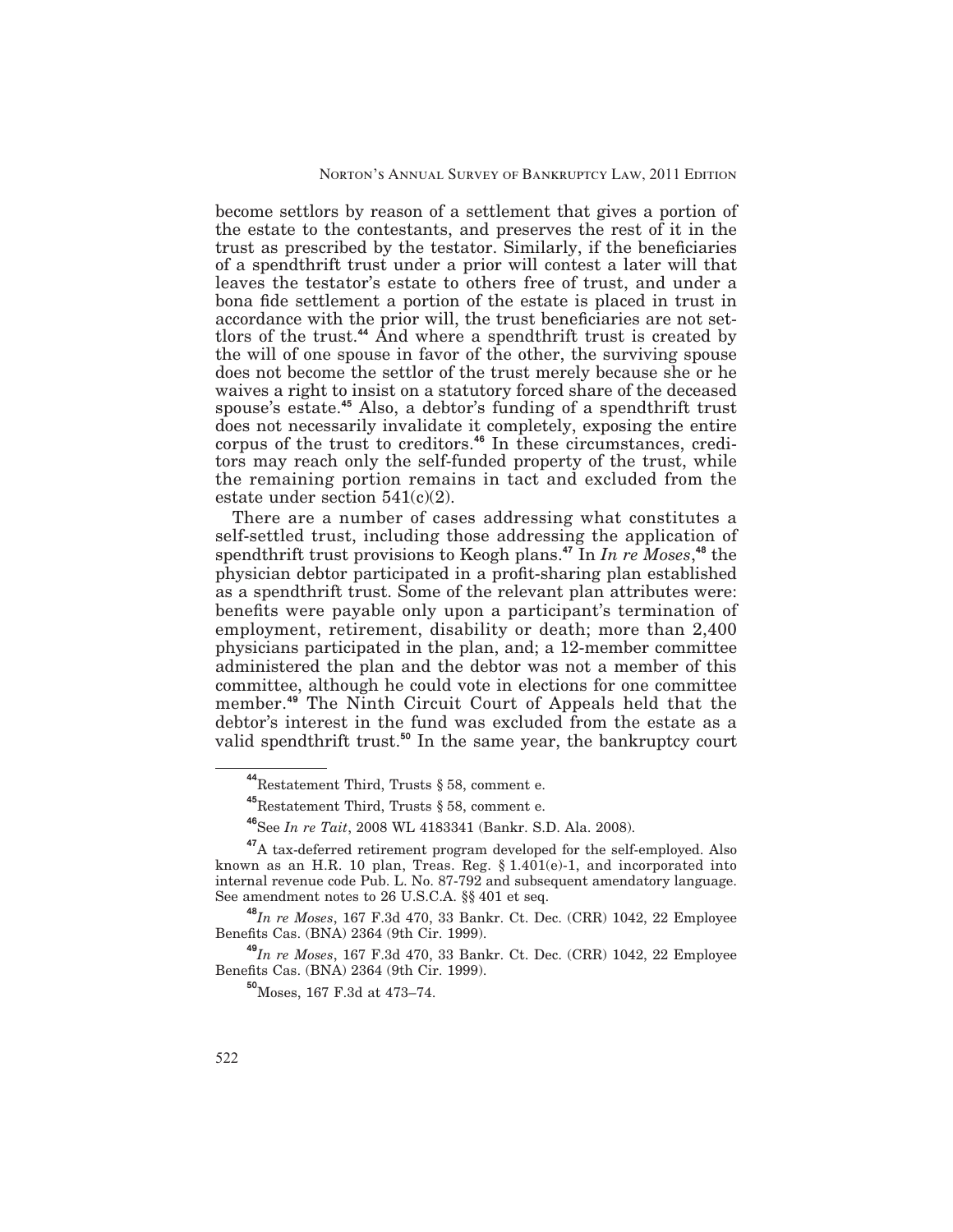for the Central District of California decided In re Kuraishi.**<sup>51</sup>** *Kuraishi* also involved a Keogh plan, however, in contrast to *Moses* the debtor this time was the sole employer, employee, participant, and administrator, and the plan was established under California law rather than under ERISA.**<sup>52</sup>**

In *Patterson v. Shumate*, **<sup>53</sup>** the Supreme Court held that '' 'applicable nonbankruptcy law' includes both federal and state law."**<sup>54</sup>** Specifically, the Court determined that the "important policy underlying ERISA was uniform national treatment of pension benefits. Construing 'applicable nonbankruptcy law' to include federal law ensures that the security of a debtor's pension benefits will be governed by ERISA, not left to the vagaries of state spendthrift trust law."**<sup>55</sup>** *Patterson v. Shumate*, read in conjunction with *Moses*, indicates that a self-settled spendthrift trust established in accordance with ERISA requirements is excluded from the bankruptcy estate, regardless of the state's laws with regard to self-settled spendthrift trusts.

# **4. SELF-SETTLED SPENDTHRIFT TRUSTS AND SECTION 548(e) OF THE BANKRUPTCY CODE**

In 1997, Alaska<sup>56</sup> and Delaware<sup>57</sup> became the first states to enact legislation recognizing the validity of self-settled spendthrift trusts. These self-settled trusts are referred to as Domestic Asset Protection Trusts.**<sup>58</sup>** The enactment of this legislation was an attempt to capture some of the \$2 trillion offshore asset protection trust market.**<sup>59</sup>** Soon after, other states began to follow suit.**<sup>60</sup>** In all, there are currently eleven states recognizing the validity of

**<sup>54</sup>**Patterson v. Shumate, 504 U.S. at 759.

**<sup>55</sup>**Patterson v. Shumate, 504 U.S. at 765 (citing *Fort Halifax Packing Co., Inc. v. Coyne*, 482 U.S. 1, 9, 107 S. Ct. 2211, 2216, 96 L. Ed. 2d 1, 8 Employee Benets Cas. (BNA) 1729, 2 I.E.R. Cas. (BNA) 134, 125 L.R.R.M. (BNA) 2455, 28 Wage & Hour Cas. (BNA) 89, 106 Lab. Cas. (CCH) P 55729 (1987)).

**<sup>56</sup>**Alaska Stat. § 34.40.110 (2010).

**<sup>57</sup>**Del. Code Ann. tit. 12, §§ 3570 to 3576 (2010).

**<sup>58</sup>**Robert A. Esperti, et al., Irrevocable Trusts: Analysis with Forms, ¶ 14.02 Domestic Asset Protection Trust Legislation (2010).

**<sup>59</sup>**Supra, note 39.

**<sup>51</sup>***In re Kuraishi*, 237 B.R. 172, 42 Collier Bankr. Cas. 2d (MB) 1082 (Bankr. C.D. Cal. 1999).

**<sup>52</sup>**Kuraishi, 237 B.R. at 173–74.

**<sup>53</sup>***Patterson v. Shumate*, 504 U.S. 753, 112 S. Ct. 2242, 119 L. Ed. 2d 519, 23 Bankr. Ct. Dec. (CRR) 89, 26 Collier Bankr. Cas. 2d (MB) 1119, 15 Employee Benefits Cas. (BNA) 1481, Bankr. L. Rep. (CCH) P 74621A (1992).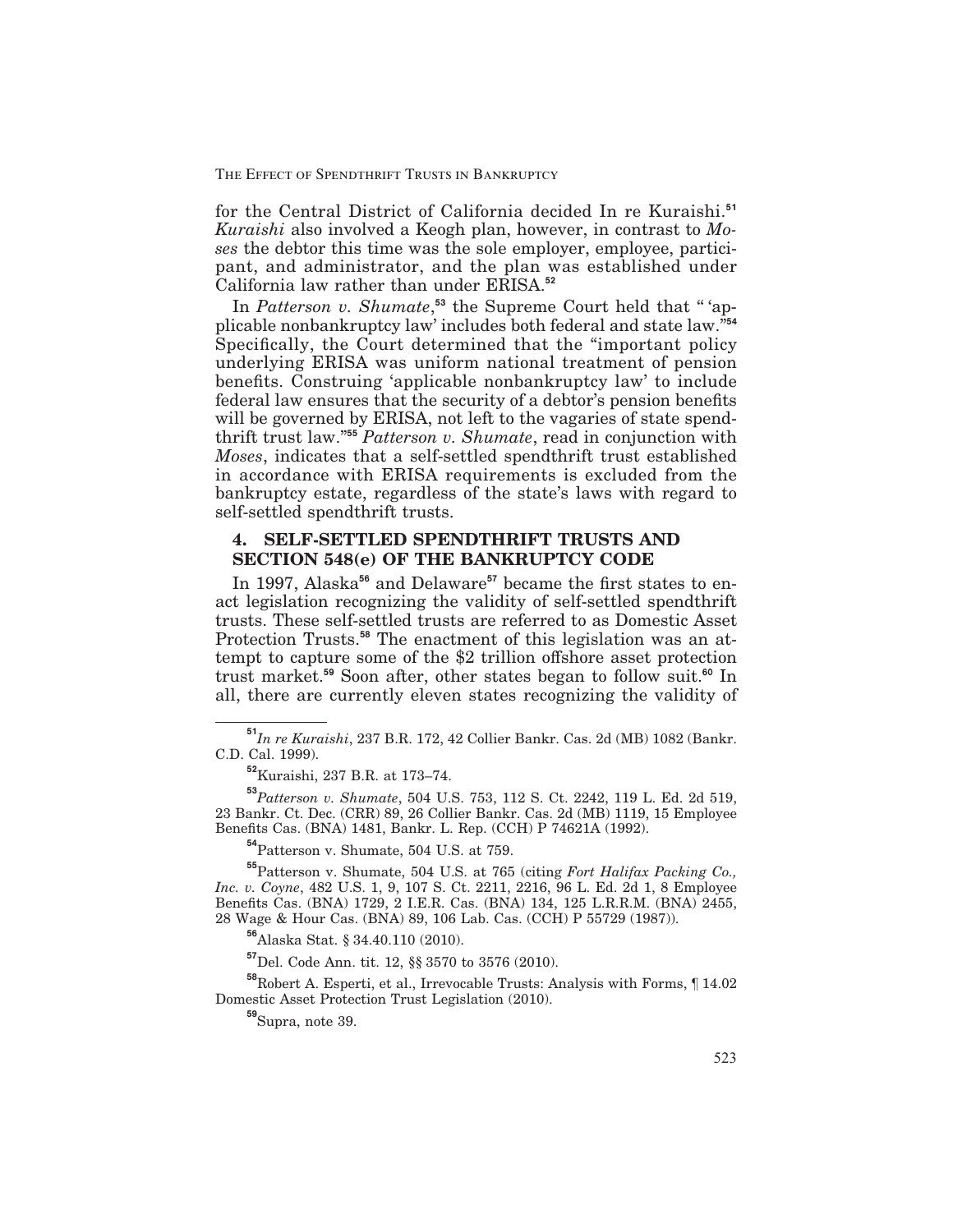self-settled spendthrift trusts. While a state's recognition does except the trust from section  $541(c)(2)$ 's exclusion, it does raise other issues. For instance, how does the enactment of section 548(e)<sup>61</sup> of the Code affect the assets held in the trust? While the self-settling provision may not invalidate the trust, it may cause higher scrutiny and a heavier burden to establish that the transfer of property into the trust was not intentionally fraudulent.

Congress identified several motivating factors behind enactment of the Bankruptcy Abuse Prevention and Consumer Protection Act of 2005 (BAPCPA), the main focus of which was combating fraud and abuse of the bankruptcy system.**<sup>62</sup>** BAPCPA was enacted partly in response to the ever-growing offshore and domestic asset-protection trust markets, which allows individuals to hide assets from creditors.**<sup>63</sup>** As part of BAPCPA, Congress amended section 548 of the Code to include a new provision specifically designed to aid in the recovery of assets shielded through self-settled trusts. Section 548(e) provides as follows:

(e)

(1) In addition to any transfer that the trustee may otherwise avoid, the trustee may avoid any transfer of an interest of the debtor in property that was made on or within 10 years before the date of the filing of the petition, if—

(A) such transfer was made to a self-settled trust or similar device;

(B) such transfer was by the debtor;

 $(C)$  the debtor is a beneficiary of such trust or similar device; and

(D) the debtor made such transfer with actual intent to

**<sup>60</sup>**Rhode Island and Nevada enacted legislation in 1999, see R.I. Gen. Laws §§ 18-9.2-1 to 18.9-2-7; Nev. Rev. Stat. § 166.120(2) (2010). Utah enacted legislation in 2003, see Utah Code Ann. §§ 25-6, 75-7. Oklahoma enacted its legislation in 2004, see Okla. Stat. tit. 31, §§ 10-18 et seq. (2010). South Dakota enacted legislation in 2005, see S.D. Codified Laws §§ 55-16-1 to 55-16-16 (2010). Missouri enacted legislation in 2004, see Mo. Rev. Stat. §§ 456.1-101 to 456.11-1106 (2010). Tennessee and Wyoming enacted legislation in 2007, see Tenn. Code Ann. §§ 35-16-101 to 35-16-112 and Wyo. Stat. Ann. §§ 4-10-505 et seq. In 2008 New Hampshire enacted its legislation, see N.H. Rev. Stat. Ann. § 545-A:9 (this legislation is applicable to transfers made after Jan. 1, 2009) (2010).

**<sup>61</sup>**11 U.S.C.A. § 548(e).

**<sup>62</sup>**H.R. Rep. No. 109-31(I), \*\*5 (2005).

**<sup>63</sup>**Supra, note 39 (citing Gretchen Morgenson, Proposed Law on Bankruptcy Has Loophole, NY Times (March 2, 2005)).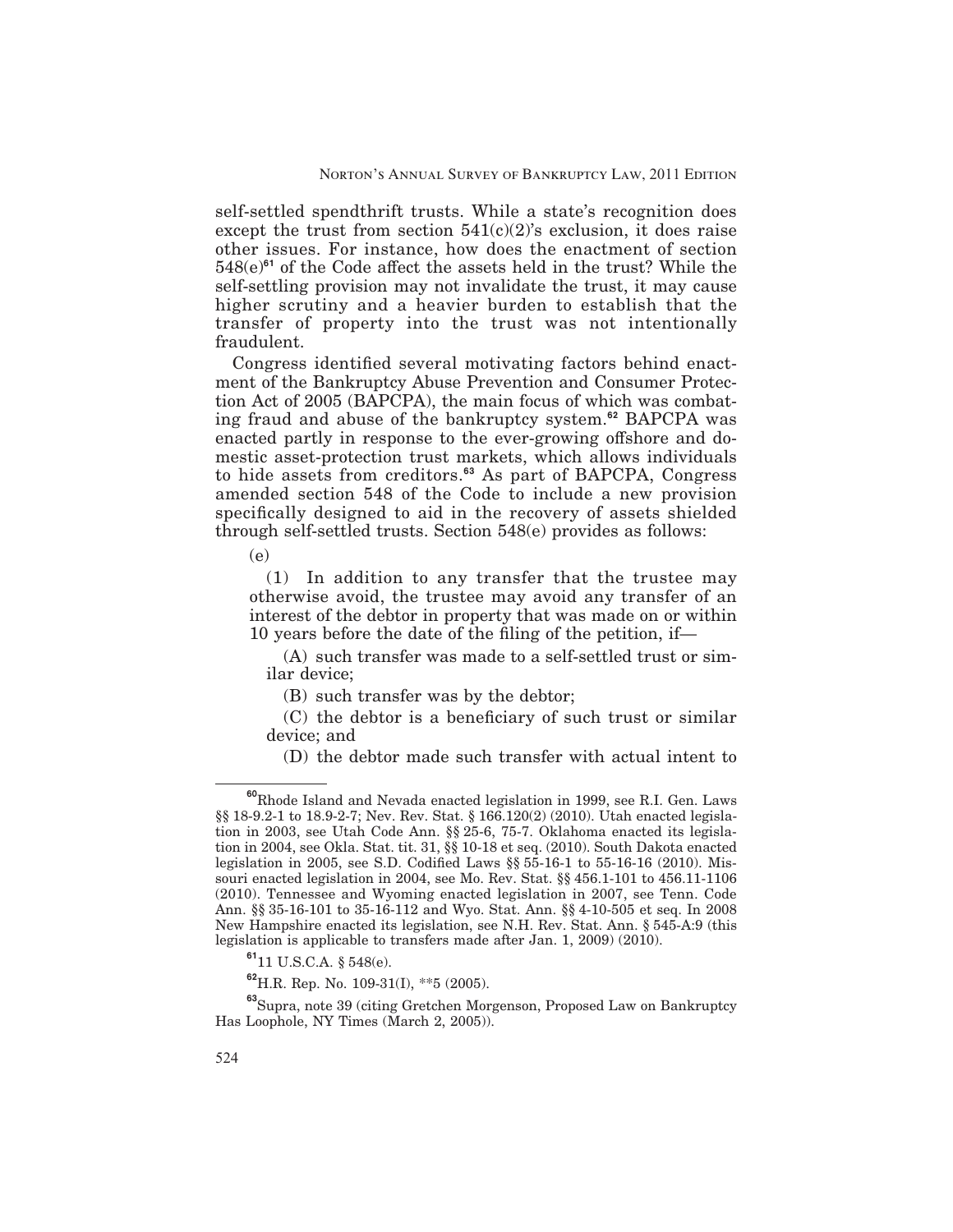hinder, delay, or defraud any entity to which the debtor was or became, on or after the date that such transfer was made, indebted.

(2) For the purposes of this subsection, a transfer includes a transfer made in anticipation of any money judgment, settlement, civil penalty, equitable order, or criminal fine incurred by, or which the debtor believed would be incurred by—

 $(A)$  any violation of the securities laws (as defined in section  $3(a)(47)$  of the Securities Exchange Act of 1934 (15) U.S.C.  $78c(a)(47)$ , any State securities laws, or any regulation or order issued under Federal securities laws or State securities laws; or

(B) fraud, deceit, or manipulation in a fiduciary capacity or in connection with the purchase or sale of any security registered under section 12 or 15 (d) of the Securities Exchange Act of 1934 (15 U.S.C. 781 and  $78o(d)$ ) or under section 6 of the Securities Act of 1933 (15 U.S.C. 77f).

Although addition of this Code provision was an attempt to prevent debtors from shielding assets, it remains uncertain whether it will have any real effect. The bankruptcy trustee or estate representative must still show that the debtor-beneficiary intended to defraud creditors; and thus the question remains, did this Code amendment really add anything to the existing law?**<sup>64</sup>**

There are three distinct features in section 548(e) as compared to the already existing fraudulent transfer legislation: (1) a 10 year look-back period; (2) the provision does not look at state law to determine whether the trust is valid, only to aid in a determination of fraudulent intent; and (3) the bankruptcy trustee must show "actual intent to hinder, delay, or defraud" any existing or future creditor.

In assessing the practical effect of Section 548(e) on Domestic Asset Protection Trusts, one estate planning practitioner found that "the worst-case scenario is that it merely creates a 10-year limitations

**<sup>64</sup>**See Ahern, III, Homestead and Other Exemptions under the Bankruptcy Abuse Prevention and Consumer Protection Act: Observations on "Asset Protection" After 2005, 13 Am. Bankr. Inst. L. Rev. 585, 609 (2005) ("[T]he new provision in section 548(e) is largely duplicative of existing law. It does not dramatically change the ground rules for asset protection planning, although it does enlarge the window through which a trustee may reach to set aside transfers without being required to find an actual unsecured creditor as to whom a particular transfer was voidable under UFTA and section 544(b) of the Bankruptcy Code.").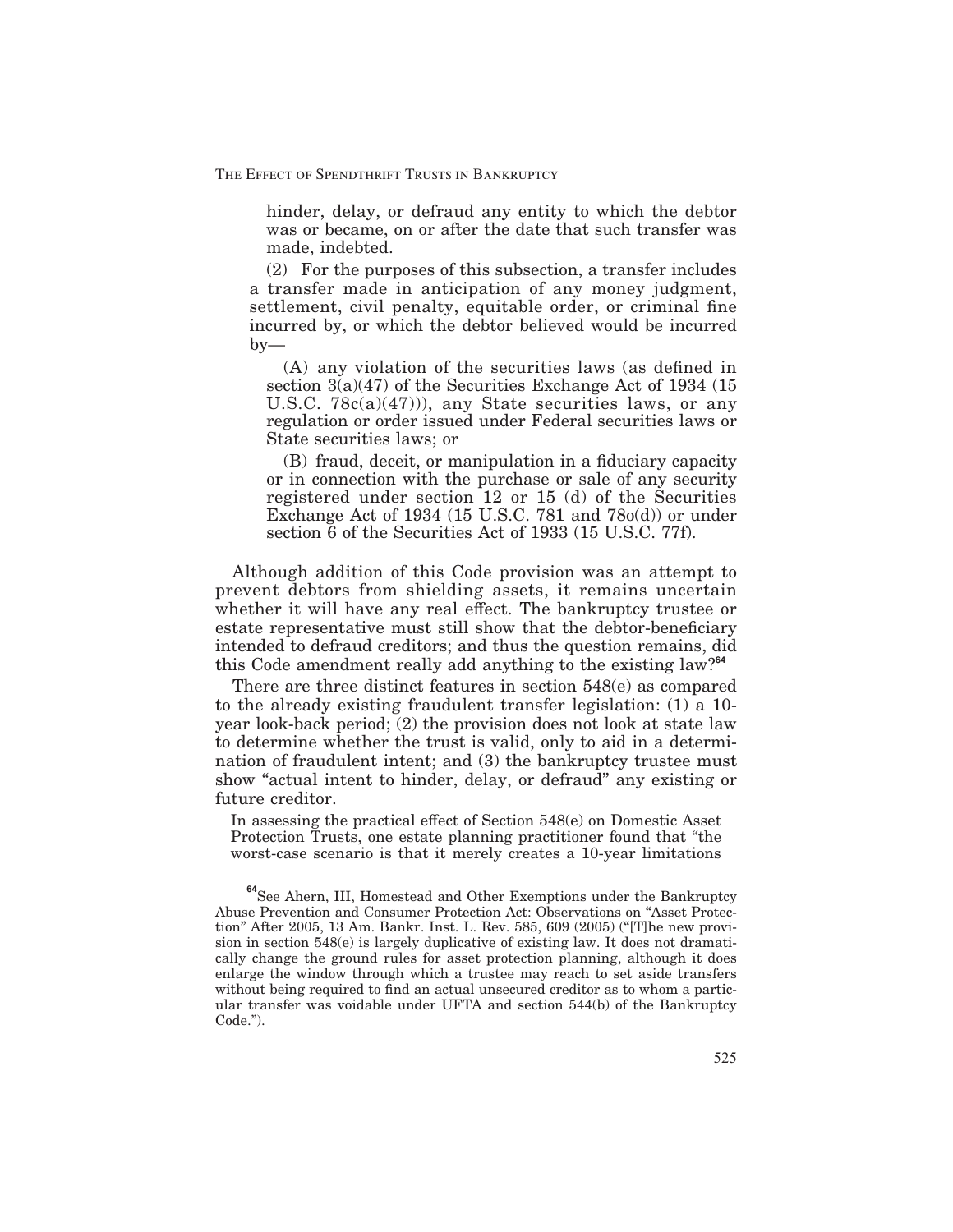period for avoidance actions based on fraudulent transfers," and that "[t]he best-case scenario is that  $\S 548(e)$  requires proof that a debtor-transferor had specific creditors in mind when making an alleged fraudulent transfer."**<sup>65</sup>**

The initial benefit is the 10-year look-back period, which expands the number of transactions a bankruptcy trustee may review. Comparatively, Section 548(a) has a two-year look-back period, and section 9 of the Uniform Fraudulent Transfer Act (UFTA) requires a party to bring an action to avoid a fraudulent transfer of assets "within 4 years after the transfer was made or the obligation was incurred or, if later, within one year after the transfer or obligation was or could reasonably have been discovered by the claimant."**<sup>66</sup>** The UFTA's statue of limitations period is followed by most of the states that allow Domestic Asset Protection Trusts. Thus, under section 548(e), the bankruptcy trustee has an expanded reach-back period. However, it is unclear whether this additional reach-back period will meaningfully aid the trustee in recovering assets since it becomes increasingly dif ficult with the passage  $\overline{0}$  f time to establish the necessary badges of fraud.**<sup>67</sup>**

Under the already existing fraudulent transfer laws, one of the key contentions surrounding the validity of self-settled spendthrift trusts is which state law applies to determine whether the trust assets will become property of the bankruptcy estate. Under Section 548(e), the court does not have to determine whether the trust is valid under state law, thereby circumventing the issue of choice of law provisions.**<sup>68</sup>** The court does, however, look to state law in its analysis inasmuch as intent is determined based on state law,**<sup>69</sup>** and proving actual intent to hinder, delay, or defraud creditors, is a key element when invalidating the spendthrift pro-

**<sup>68</sup>**See generally 11 U.S.C.A. § 548(e) (No reference to "applicable nonbankruptcy law" under this subsection.).

**<sup>65</sup>**Supra, note 39 (citing Richard W. Nenno & John E. Sullivan, III, Planning and Defending Domestic Asset-Protection Trusts, SN048 ALI-ABA 795, 885 (2008)).

**<sup>66</sup>**Uniform Fraudulent Transfer Act § 9 (2010).

**<sup>67</sup>**Supra, note 39 (citing Richard W. Nenno & John E. Sullivan, III, Planning and Defending Domestic Asset-Protection Trusts, SN048 ALI-ABA 795, 891 (2008) ("[I]t is sometimes hard to defend old transfers due to the loss of critical evidence—memories fade, witnesses may die or move to points unknown, and relevant records can be lost or destroyed in the normal course of business. However, the same factors might also make a stale case hard to prosecute.")).

**<sup>69</sup>**See *In re Potter* and *In re Combes*, infra.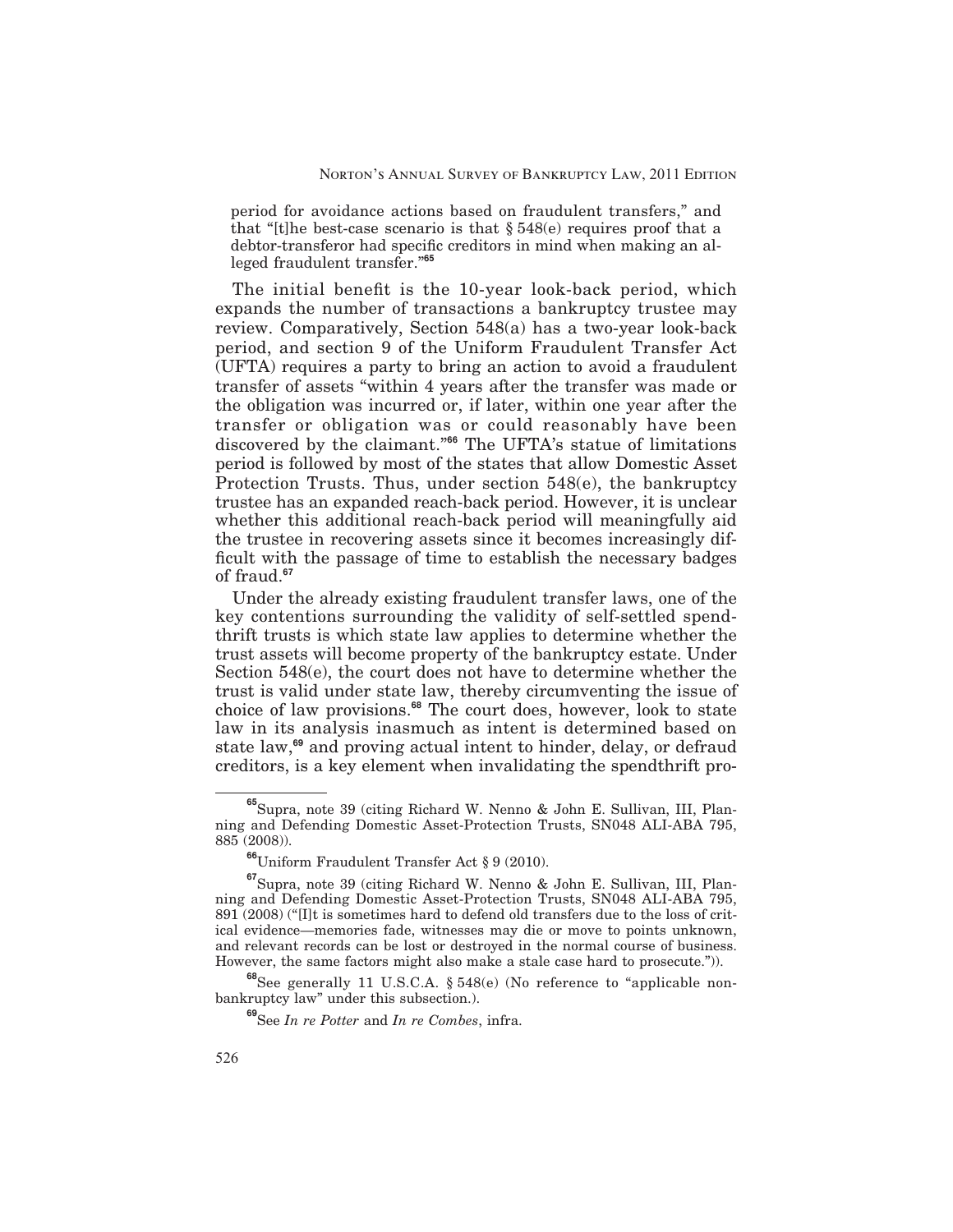vision in order to bring these trust assets into the bankruptcy estate.

As indicated, under section 548(e), a trustee must prove that the debtor-beneficiary transferred property to the trust "with" actual intent to hinder, delay, or defraud any entity to which the debtor was or became, on or after the date that such transfer was made, indebted."**<sup>70</sup>** Direct evidence of intent is usually impossible to produce; rather, a showing of actual intent is accomplished by proving the various badges of fraud, as determined by state law. In addition to showing actual intent, it has been suggested, "the trustee would need to show the existence of actual creditors and relate the debtor's intent to those creditors, rather than merely showing that the debtor created or transferred to an asset protection device."**<sup>71</sup>** "While identifying an actual creditor does present an additional burden, in the bankruptcy context, this is not usually the difficulty. Rather, the problem remains proving actual intent."**<sup>72</sup>**

Since enactment of BAPCPA, very few courts have addressed the applicability of section 548(e). The most thorough analysis of section 548(e) to date is *In re Potter*. **<sup>73</sup>** In *Potter*, the bankruptcy court for the District of New Mexico allowed the Chapter 7 trustee to recover assets transferred to a California trust upon finding that the transfers were fraudulent and avoidable under Section 548(e).**<sup>74</sup>** In *Potter*, the debtor formed the California spendthrift trust approximately two years prior to filing for bankruptcy. The court, looking at statements made by the debtor through various filings, applied California law to find sufficient evidence "establish[ing] the presence of a number of the relevant badges of fraud from which actual intent to defraud may be inferred under the UFTA."**<sup>75</sup>**

In *Potter*, the trust at issue contained the self-serving statement that it was not meant to defraud creditors. On the contrary, the court found that the debtor created the trust after a large judgment entered against him, he transferred all of his assets

**<sup>70</sup>**11 U.S.C.A. § 548(e)(5) (2010).

**<sup>71</sup>**Richard W. Nenno & John E. Sullivan, III, Planning and Defending Domestic Asset-Protection Trusts, SN048 ALI-ABA at 892 (quoting Brown and Ahern, III, 2005 Bankruptcy Reform Legislation with Analysis at  $77$  (2005)).

**<sup>72</sup>**Richard W. Nenno & John E. Sullivan, III, Planning and Defending Domestic Asset-Protection Trusts, SN048 ALI-ABA at 892.

**<sup>73</sup>***In re Potter*, 2008 WL 5157877 (Bankr. D. N.M. 2008).

**<sup>74</sup>**Potter, 2008 WL 5157877 at \*8.

**<sup>75</sup>**Potter, 2008 WL 5157877 at \*6.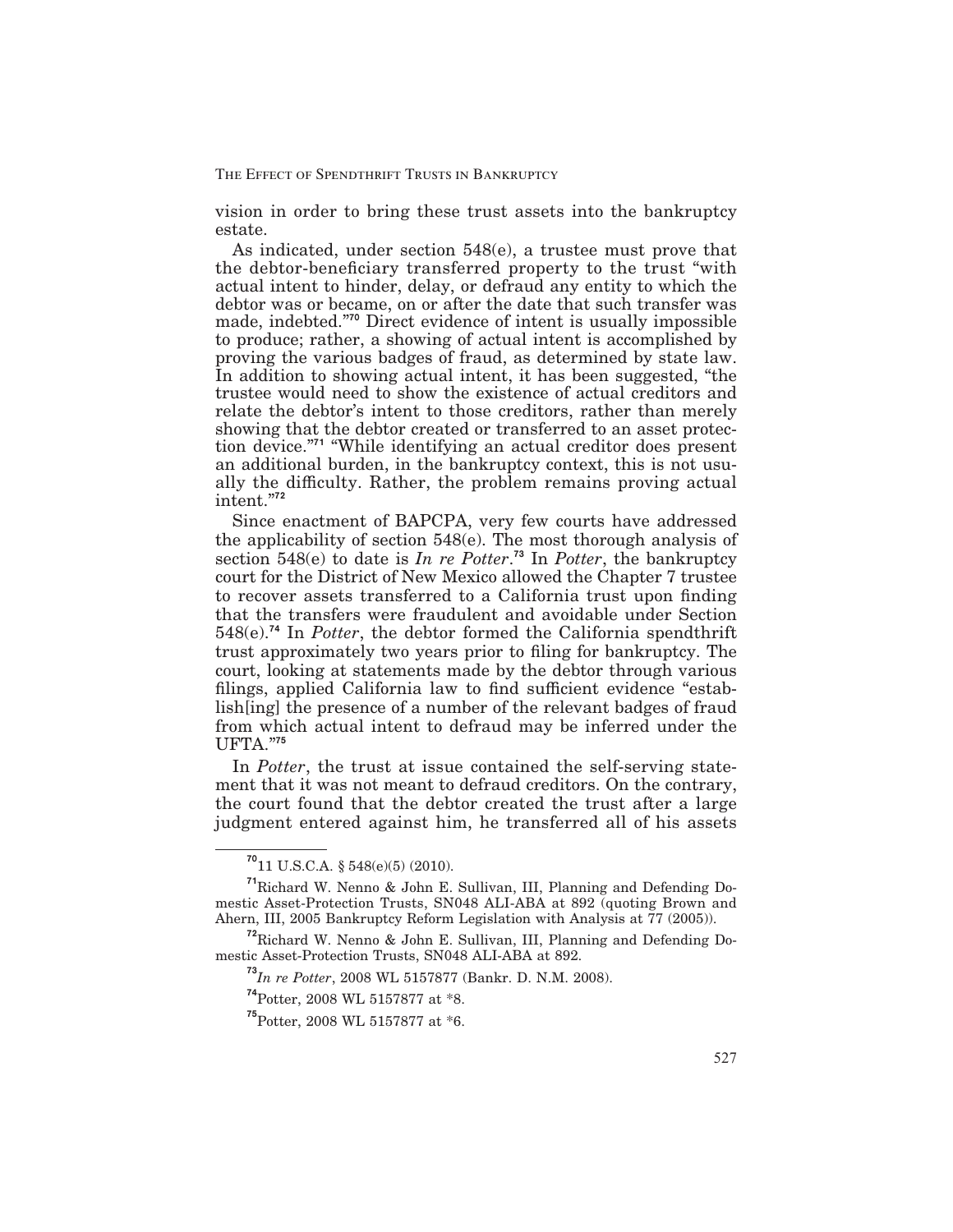into the trust rendering him insolvent, and he continued living in the residence transferred to the trust. The court quoted an earlier Ninth Circuit decision, stating "presence of a single badge of fraud may spur mere suspicion; the confluence of several can constitute conclusive evidence of actual intent to defraud, absent 'significantly clear' evidence of a legitimate supervening purpose."**<sup>76</sup>** The debtor argued that section 548(e) did not apply because he was not the sole beneficiary under the trust and that other entities, which were controlled by the debtor, had transferred assets to the trust. The court held that section 548(e) requires only that the debtor be "a" beneficiary of the trust and not "the sole" beneficiary of the trust. Further, the court found that the assets transferred by other entities were effectuated by the debtor, as the sole member of the entities and thereby satis fied the requirements of section  $548(e)$ .<sup>77</sup>

In *In re Combes*, **<sup>78</sup>** the Bankruptcy Court for the Eastern District of New York considered whether the debtor's purchase of two annuity policies could be avoided and brought into the estate under section 548(e). The *Combes* court's analysis focused entirely on establishing actual intent to hinder, delay or defraud, and the application of state law in that analysis. In reaching its decision, the court determined that an analysis of fraudulent intent under section 548(e) was the same as an analysis under New York law.**<sup>79</sup>** In reaching its decision, the court considered that "[u]tilizing available exemptions and engaging in pre-petition planning, without more, is not indicative of actual intent to defraud creditors."**<sup>80</sup>** In looking at the facts of the case, the court concluded, "it is clear that the debtor did not purchase the annuities and file for bankruptcy in a scheme to shield those funds from her creditors.<sup>"81</sup> Since the court did not find actual intent to hinder, delay, or defraud by the debtor-beneficiary, the court did not discuss whether the annuities would be considered a "similar device" under section  $548(e)(1)(A)$ .

**<sup>76</sup>**Potter, 2008 WL 5157877 at \*7, (quoting *In re Acequia, Inc.*, 34 F.3d 800, 806, 31 Collier Bankr. Cas. 2d (MB) 1197, Bankr. L. Rep. (CCH) P 76068, 30 Fed. R. Serv. 3d 170 (9th Cir. 1994) (quoting *Max Sugarman Funeral Home, Inc. v. A.D.B. Investors*, 926 F.2d 1248, 1254–55, 24 Collier Bankr. Cas. 2d (MB) 1414, Bankr. L. Rep. (CCH) P 73841 (1st Cir. 1991))).

**<sup>77</sup>**Potter, 2008 WL 5157877 at \*8.

**<sup>78</sup>***In re Combes*, 382 B.R. 186 (Bankr. E.D. N.Y. 2008).

**<sup>79</sup>**In re Combes, 382 B.R. at 193.

**<sup>80</sup>**In re Combes, 382 B.R. at 190 (quoting *In re Keating*, 2006 WL 2690239, \*5 (E.D. N.Y. 2006)).

**<sup>81</sup>**Combes, 382 B.R. at 192.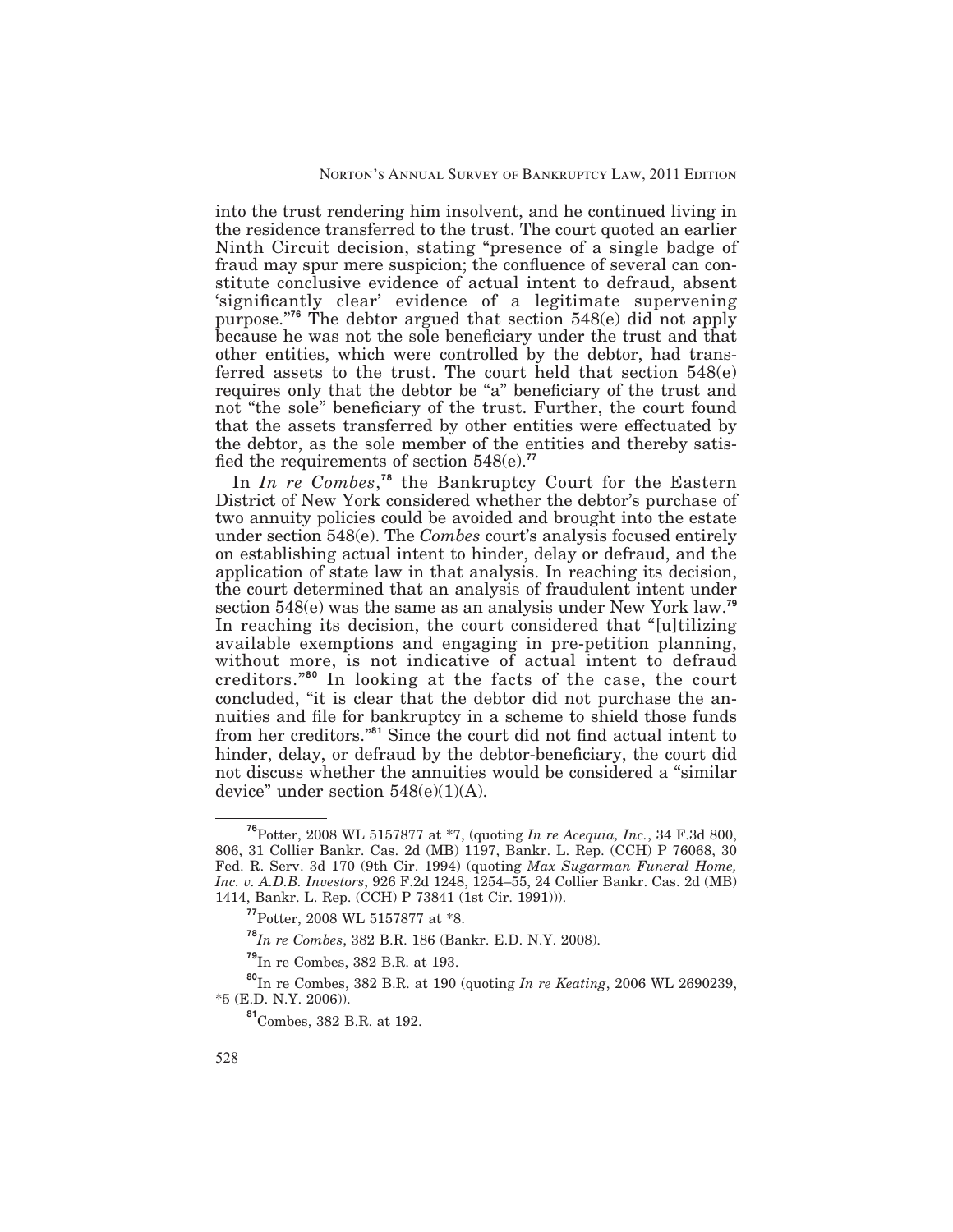Based on case law development of section 548(e) thus far, the crucial factor of any case brought under this provision will be establishing that the debtor-settlor acted with the requisite actual intent to defraud. As of now, the 10-year statute of limitations, rather than the two- or four-year look-back period for other avoidable transfers, appears to be the only real advantage resulting from enactment section 548(e).

# **5. SPENDTHRIFT TRUSTS, TESTAMENTARY TRANSFERS AND SECTION 541(a)(5)(A)**

A further interaction regarding spendthrift trusts and bankruptcy is when a debtor receives assets upon the death of another person. Section  $541(a)(5)(A)$  applies to these situations and reads as follows:

(a) The commencement of a case under section 301, 302, or 303 of this title creates an estate. Such estate is comprised of all the following property, wherever located and by whomever held:

(5) Any interest in property that would have been property of the estate if such interest had been an interest of the debtor on the date of the filing of the petition, and that the debtor acquires or becomes entitled to acquire within 180 days after such date—

(A) by bequest, devise, or inheritance.**<sup>82</sup>**

A determination as to when the spendthrift trust was created must be undertaken here. If the trust was created inter-vivos and distributions from the trust are made upon the death of another person then section  $541(a)(5)(A)$  does not apply.<sup>83</sup> If the trust was created pursuant to a testamentary will then Section

**<sup>82</sup>**Supra, note 3.

**<sup>83</sup>**See *In re Ciano*, 433 B.R. 431 (Bankr. N.D. Fla. 2010); *In re Roth*, 289 B.R. 161, 49 Collier Bankr. Cas. 2d (MB) 1594 (Bankr. D. Kan. 2003); *In re Schmitt*, 215 B.R. 417, 422 n.2 (B.A.P. 9th Cir. 1997) (holding that inter-vivos trusts are not considered interest obtained by "bequest, devise or inheritance"); *Matter of Newman*, 903 F.2d 1150, 1154, 20 Bankr. Ct. Dec. (CRR) 1026, 23 Collier Bankr. Cas. 2d (MB) 170, Bankr. L. Rep. (CCH) P 73419 (7th Cir. 1990) (holding that payments made to a debtor from inter vivos trusts within 180 days of filing the petition are not interests by way of "bequest, devise, or inheritance" and are not part of the bankruptcy estate); *In re Schauer*, 246 B.R. 384 (Bankr. D. N.D. 2000) (holding that "distributions from an inter-vivos trust do not qualify as bequests, and  $\S 541(a)(5)(A)$  does not operate to bring such distributions into the bankruptcy estate"); *In re Crandall*, 173 B.R. 836, 32 Collier Bankr. Cas. 2d (MB) 403, Bankr. L. Rep. (CCH) P 76310 (Bankr. D. Conn. 1994) (holding that the court is constrained to give a narrow construction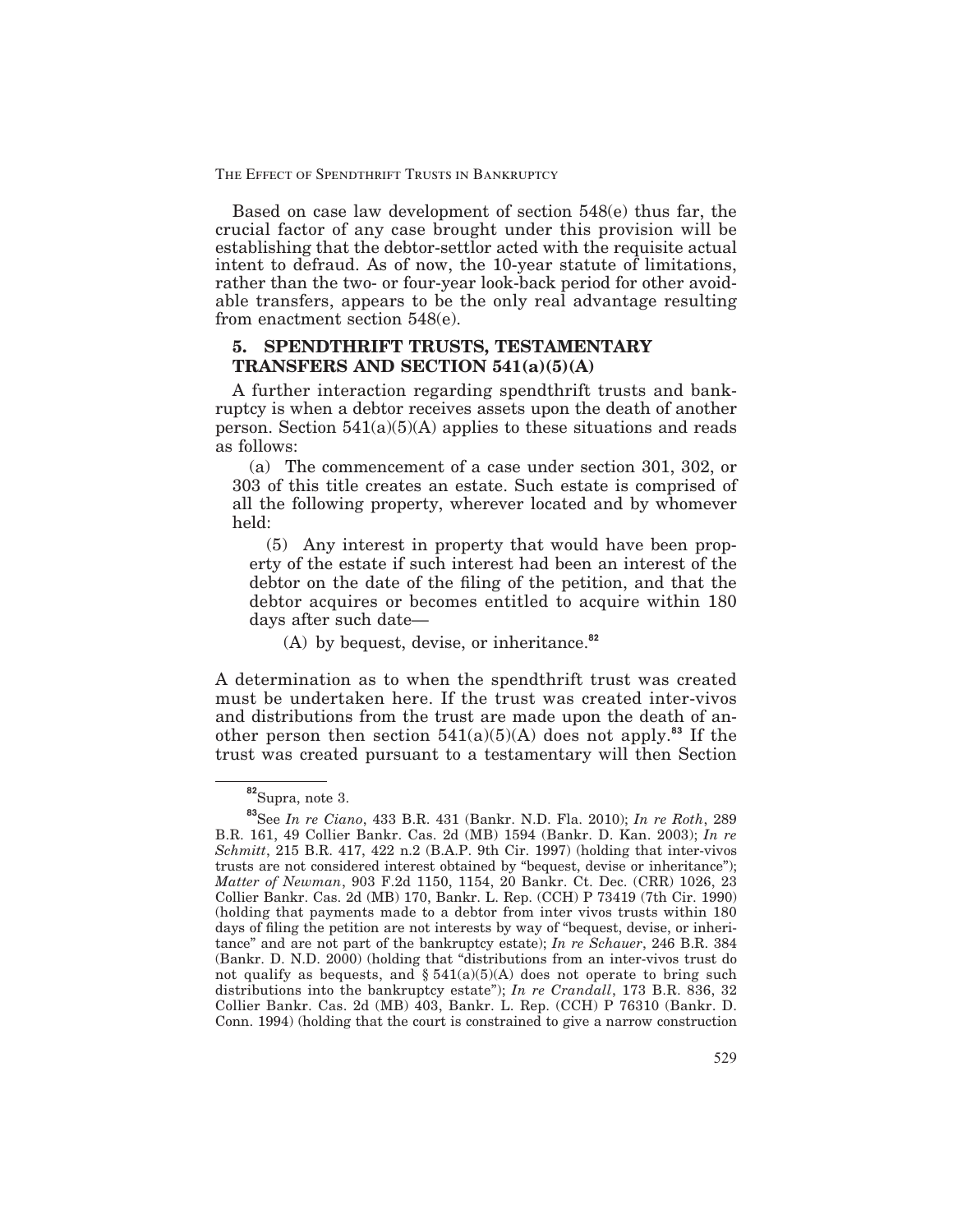$541(a)(5)(A)$  does apply and any distribution of income made within the 180-day period is property of the bankruptcy estate.**<sup>84</sup>**

# **a. Which "Applicable Nonbankruptcy" Law Is the Proper Law to Be Applied<sup>85</sup>**

For practitioners confronted with the issue of having a debtorbeneficiary of spendthrift trust, it is important to know which nonbankruptcy law will be applied. In determining which state law to apply under section  $541(c)(2)$ , a court may use several approaches for the choice of law, but most common are the *Klaxon*

**<sup>85</sup>**See generally Richard W. Nenno & John E. Sullivan, III, Planning and Defending Domestic Asset-Protection Trusts, SN048 ALI-ABA 795 (2008).

to the words "bequest, devise and inheritance" and to conclude such words do not encompass revocable inter vivos trusts); *In re Shurley*, 171 B.R. 769, 786 (Bankr. W.D. Tex. 1994), subsequently rev'd on other grounds, 115 F.3d 333, Bankr. L. Rep. (CCH) P 77423 (5th Cir. 1997) (holding that "[i]nter-vivos trust distributions are not considered interest obtained 'by bequest, devise, or inheritance.'"). Cf. *Klebanoff v. Mutual Life Ins. Co. of New York*, 362 F.2d 975, 18 A.F.T.R.2d 5025 (2d Cir. 1966) (applying old Bankruptcy Act § 70(a), in holding that insurance proceeds were not included in the statutory language as an asset that could be brought back into the estate within six months of the petition date).

<sup>&</sup>lt;sup>84</sup>As stated above, "a bankruptcy trustee can assert no claim to the corpus of a spendthrift trust because it is not property of estate." See 11 U.S.C.A. §  $541(c)(2)$ . Therefore, it flows logically that a corpus distribution from a spendthrift trust should also be excluded from property of estate. See *Matter of Newman*, 903 F.2d 1150, 1152, 20 Bankr. Ct. Dec. (CRR) 1026, 23 Collier Bankr. Cas. 2d (MB) 170, Bankr. L. Rep. (CCH) P 73419 (7th Cir. 1990) (holding that the debtor's interest in the distribution of the corpus of the spendthrift trusts was not property of estate); see also *In re West*, 81 B.R. 22, 25–26, 16 Bankr. Ct. Dec. (CRR) 1325, Bankr. L. Rep. (CCH) P 72198 (B.A.P. 9th Cir. 1987) ("The debtor's interest in property excluded under section  $541(c)(2)$  is not listed in section 541(a)(5) . . .. [B]y this omission, Congress intended that such property not come into the estate."). "A contrary decision would drain the spendthrift trusts of any meaning and ignore the relevant Bankruptcy Code provision." Newman, 903 F.2d at 1152. *In re Coumbe*, 304 B.R. 378, 384 (B.A.P. 9th Cir. 2003). *Matter of Hecht*, 54 B.R. 379, 383, Bankr. L. Rep. (CCH) P 70821 (Bankr. S.D. N.Y. 1985), decision aff<sup>d</sup>, 69 B.R. 290 (S.D. N.Y. 1987) (quoting *Roy v. Edgar*, 11 B.R. 853, 855–56 (Bankr. N.D. Fla. 1981)). Accord Coumbe, 304 B.R. at 384; *In re Kragness*, 58 B.R. 939, 14 Collier Bankr. Cas. 2d (MB) 643 (Bankr. D. Or. 1986); see also *Matter of Moody*, 837 F.2d 719, 723, 18 Collier Bankr. Cas. 2d (MB) 881, Bankr. L. Rep. (CCH) P 72195 (5th Cir. 1988) ("the income payments from a spendthrift trust which the beneficiary is entitled to receive or does receive within the 180 day period after the filing of the bankruptcy petition are brought into the bankruptcy estate"); *In re Schauer*, 246 B.R. 384 (Bankr. D. N.D. 2000) (holding that post-petition income distributions from a testamentary trusts are "bequests" qualified for inclusion in the bankruptcy estate under  $§ 541(a)(5)(A)).$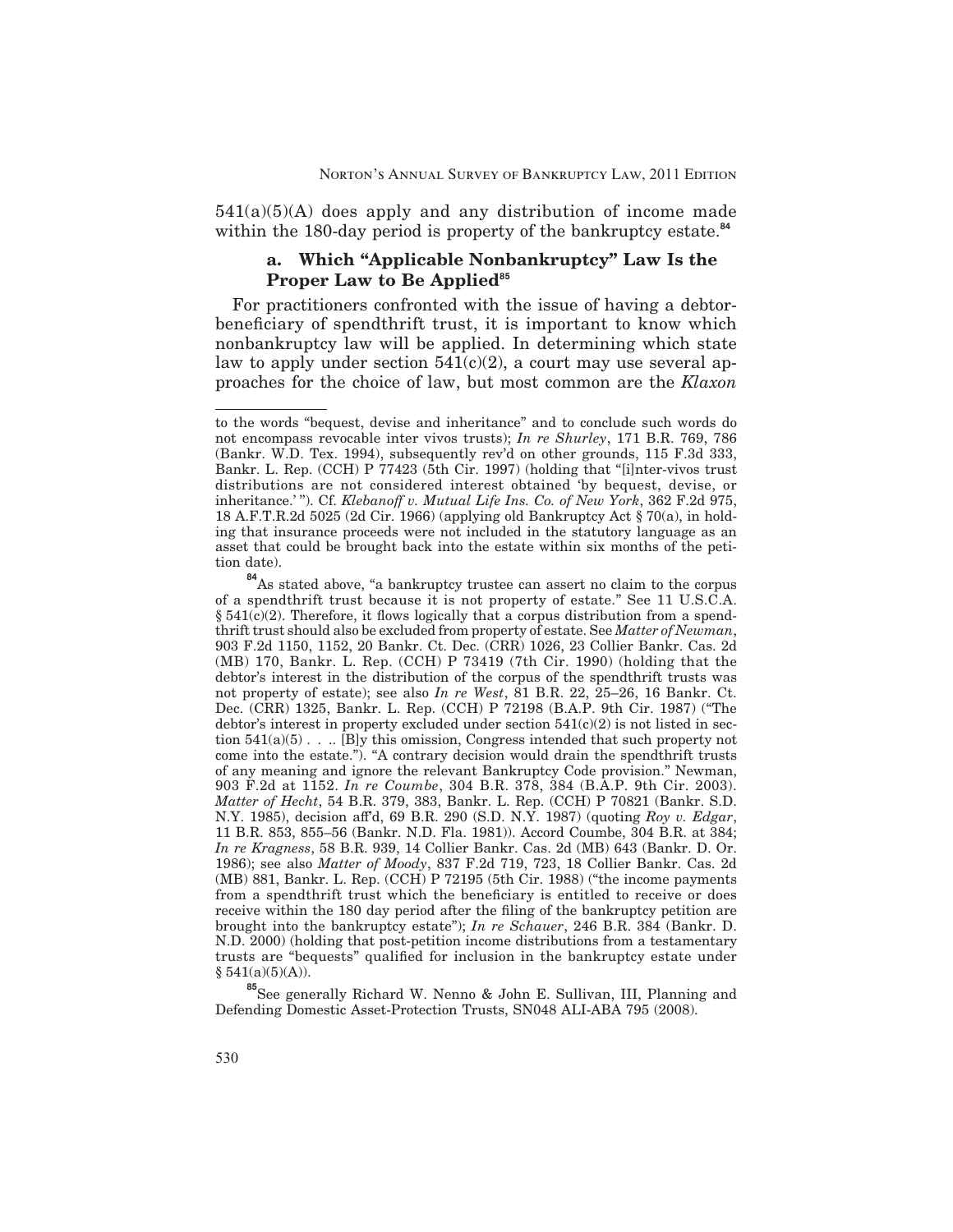rule and the *Spindle* rule.**<sup>86</sup>** "The *Spindle* rule provides that the state law of the state where the trust was created must govern the trust.**<sup>87</sup>** However, the *Spindle* rule comes from the 1884 Supreme Court case of *Spindle v. Shreve*, **<sup>88</sup>** and since this case predates *Erie Railroad v. Tompkins*, **<sup>89</sup>** the seminal choice of law case, and may ignore the Rules Decision Act, courts may elect not to follow it."**<sup>90</sup>**

The majority of jurisdictions follow the *Klaxon* rule. In *Klaxon Co. v. Stentor Elec. Mfg. Co.*, the U.S. Supreme Court held that federal courts must apply forum state choice of law rules when the court has jurisdiction based on diversity jurisdiction.**<sup>91</sup>** Bankruptcy court jurisdiction is based on 28 U.S.C.A. § 1334, not diversity jurisdiction, as in *Klaxon*, therefore the bankruptcy court should not apply the *Klaxon* rule.**<sup>92</sup>** "However, federal courts are generally accustomed to applying the *Klaxon* rule, which application may be further supported by the Rules of Decision Act."**<sup>93</sup>** Thus bankruptcy courts are more likely to apply the choice of law rules of the state where the debtor filed for bankruptcy rather than the state where the trust was formed.

# **6. OVERVIEW OF STATE AND CIRCUIT SPENDTHRIFT TRUST LAW**

As previously mentioned, spendthrift trusts are established pursuant to state law, which necessitates an understanding of the applicable state law. There are three basic groupings within which most jurisdictions fall, those states adopting the Uniform Trust Code, those states that have adopted a statutory framework regarding trusts, and those states that interpret and enforce trusts pursuant to their common law.

# **a. Uniform Trust Code**

The Uniform Trust Code includes the following section concerning spendthrift provisions:

**<sup>86</sup>**Supra, note 64, at 885.

**<sup>87</sup>**Supra, note 64, at 886.

**<sup>88</sup>***Spindle v. Shreve*, 111 U.S. 542, 547, 4 S. Ct. 522, 28 L. Ed. 512 (1884).

**<sup>89</sup>***Erie R. Co. v. Tompkins*, 304 U.S. 64, 58 S. Ct. 817, 82 L. Ed. 1188, 114 A.L.R. 1487 (1938).

**<sup>90</sup>**Supra, note 64 at 885.

**<sup>91</sup>***Klaxon Co. v. Stentor Electric Mfg. Co.*, 313 U.S. 487, 496–97, 61 S. Ct. 1020, 85 L. Ed. 1477, 49 U.S.P.Q. 515 (1941).

**<sup>92</sup>**See note 64 at 885, supra.

**<sup>93</sup>**Note 64 at 885, supra.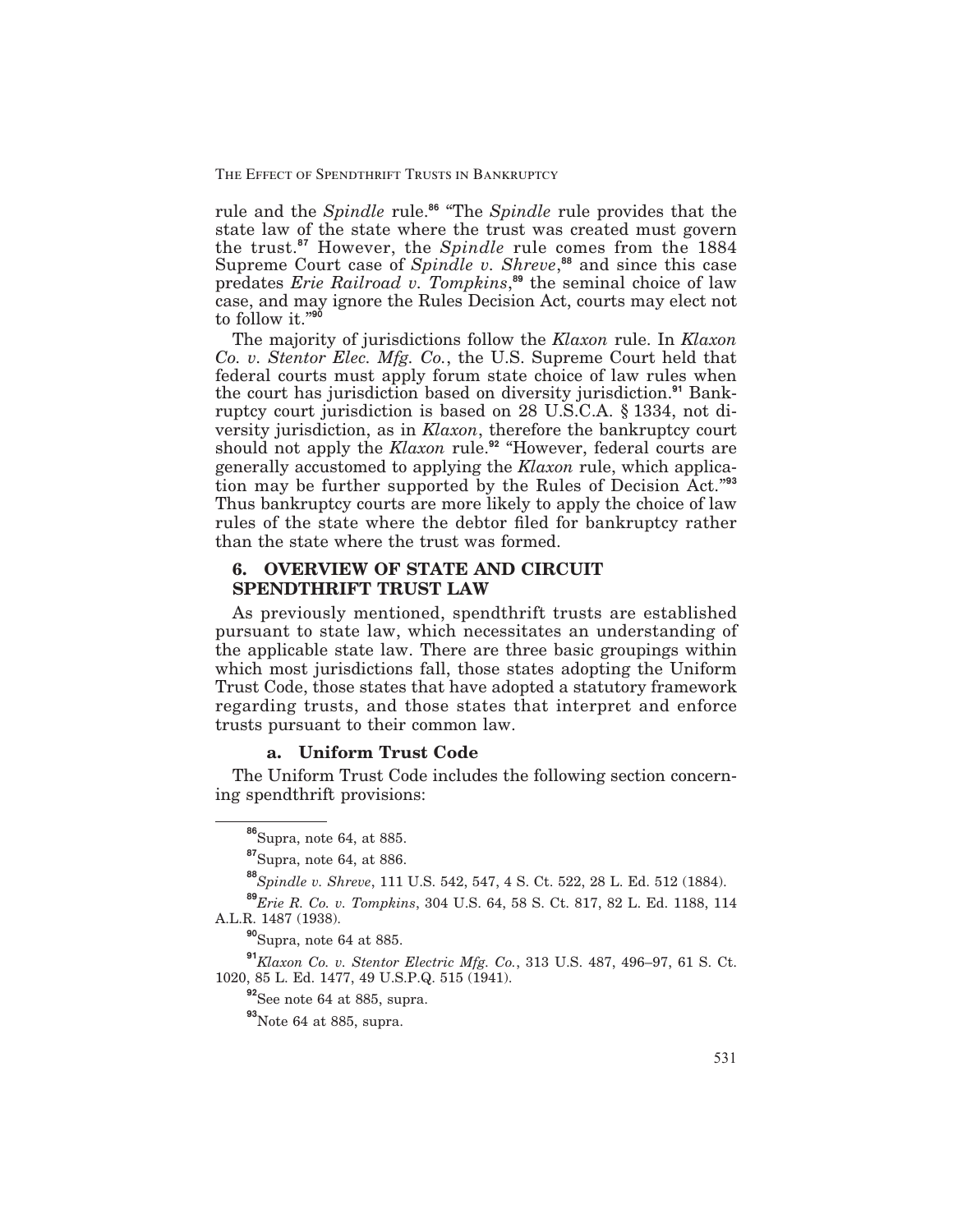# **§ 502. Spendthrift Provision.**

(a) A spendthrift provision is valid only if it restrains both voluntary and involuntary transfer of a beneficiary's interest.

 $(b)$  A term of a trust providing that the interest of a beneficiary is held subject to a "spendthrift trust," or words of similar import, is sufficient to restrain both voluntary and involuntary transfer of the beneficiary's interest.

 $(c)$  A beneficiary may not transfer an interest in a trust in violation of a valid spendthrift provision and, except as otherwise provided in this [article], a creditor or assignee of the beneficiary may not reach the interest or a distribution by the trustee before its receipt by the beneficiary.

This provision attempts to codify the principles of all jurisdictions, which in general follow the principles included in this tions, which in general follow the principles included in this article. A number of jurisdictions have recently adopted the Uniform Trust Code, including Alabama,**<sup>94</sup>** Arizona,**<sup>95</sup>** Arkansas,**<sup>96</sup>** D.C.,**<sup>97</sup>** Florida,**<sup>98</sup>** Kansas,**<sup>99</sup>** Maine,**<sup>100</sup>** Missouri,**<sup>101</sup>** Nebraska,**<sup>102</sup>** New Hampshire,**<sup>103</sup>** New Mexico,**<sup>104</sup>** North Carolina,**<sup>105</sup>** North Dakota,**<sup>106</sup>** Ohio,**<sup>107</sup>** Oregon,**<sup>108</sup>** Pennsylvania,**<sup>109</sup>** South Carolina,**<sup>110</sup>** Tennessee,**<sup>111</sup>** Utah,**<sup>112</sup>** Virginia**<sup>113</sup>** and Wyoming.**<sup>114</sup>**

Here is a sample spendthrift provision which would satisfy the

**<sup>109</sup>**20 Pa. Cons. Stat. Ann. § 7706.

**<sup>94</sup>**Ala. Code §§ 19-3B-105(b)(5), 19-3B-502 (2010).

**<sup>95</sup>**Ariz. Rev. Code §§ 14-10105(b)(5), 14-10502 (2010).

**<sup>96</sup>**Ark. Code Ann. §§ 28-73-105(b)(5), 28-73-502 (2010).

**<sup>97</sup>**D.C. Code § 19.1301.05(b)(5) (2010).

**<sup>98</sup>**Fla. Stat. Ann. § 736.0105(2)(1) (2010).

**<sup>99</sup>**Kan. Stat. Ann. § 58a-105(b)(5) (2010).

**<sup>100</sup>**Me. Rev. Stat. Ann. tit. 18-B, § 105(2)(e).

**<sup>101</sup>**Mo. Rev. Stat. §§ 456.1-105(2)(5), 456.5-502 (2010).

**<sup>102</sup>**Neb. Rev. Stat. § 30-3805(b)(5); 30-3847 (2010).

**<sup>103</sup>**N.H. Rev. Stat. Ann. § 564-B:1-105(b)(5) (2010).

**<sup>104</sup>**N.M. Stat. Ann. § 46A-1-105(B)(5) (2010).

**<sup>105</sup>**N.C. Gen. Stat. § 36C-1-105(b)(5); 36C-5-502 (2010).

**<sup>106</sup>**N.D. Cent. Code § 59-09-05(2)(e) (2010).

**<sup>107</sup>**Ohio Rev. Code Ann. § 5801.04(B)(5) (2010).

**<sup>108</sup>**Or. Rev. Stat. §§ 130.020(2)(e), 130.305 (2010).

**<sup>110</sup>**S.C. Code Ann. §§ 62-7-105(b)(5), 67-7502 (2010).

**<sup>111</sup>**Tenn. Code Ann. §§ 35-15-105(b)(5), 35-15-502 (2010).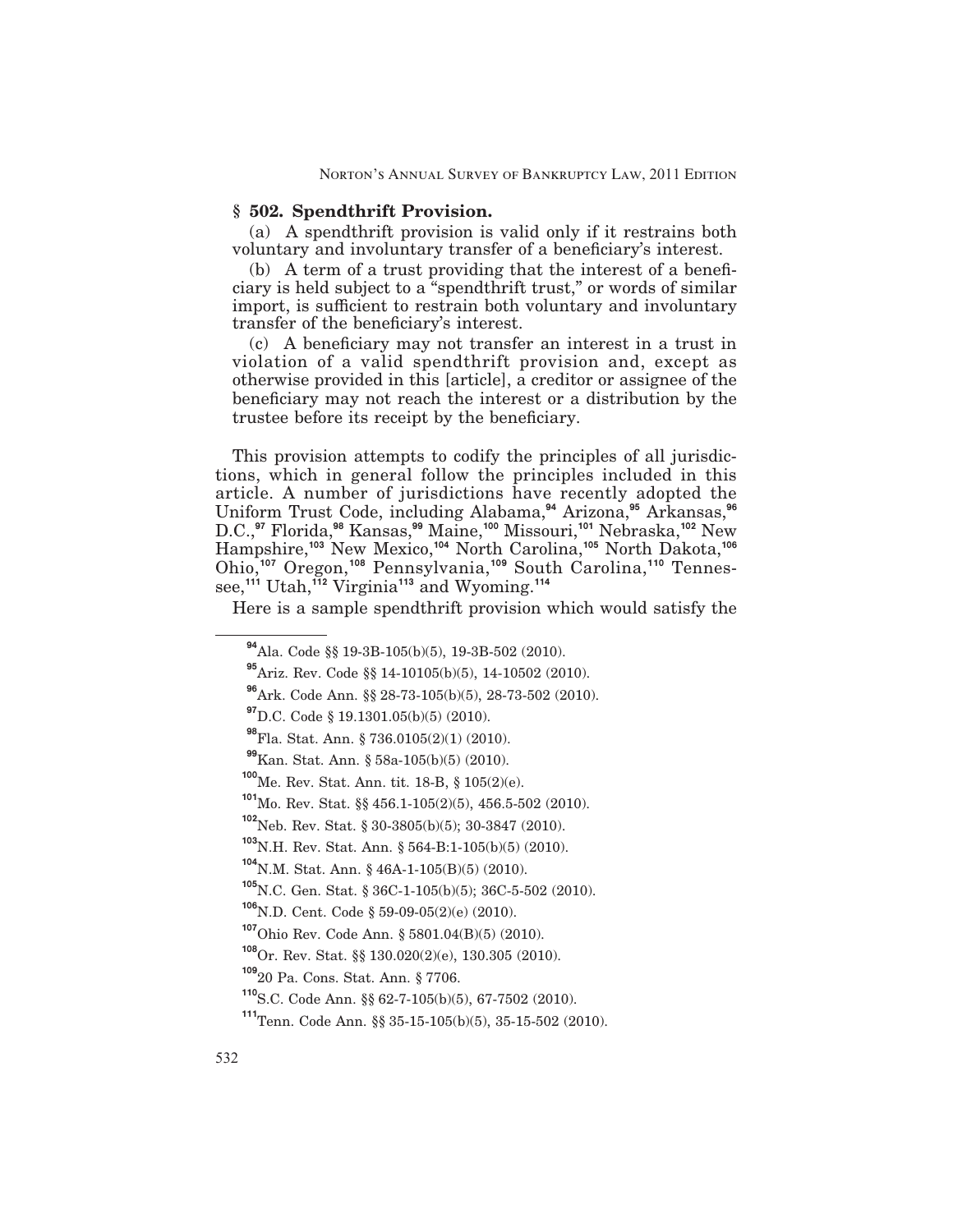requirements in jurisdictions which have adopted the Uniform Trust Code:

No beneficial interest under this Trust Agreement may be voluntarily or involuntarily anticipated, assigned, encumbered, pledged, sold or otherwise transferred, except pursuant to the exercise of the powers granted in this Trust Agreement to disclaim, appoint, and release. No beneficial interest under this Trust Agreement shall be capable of being taken or reached by any attachment, levy, writ, or other legal or equitable process to satisfy any claim against, or obligation of, the person having that interest. No such interest shall be subject to control or interference by any other person. Any attempt to dispose of, or to take or reach, any interest in violation of this spendthrift provision shall be invalid and given no effect by any Trustee.**<sup>115</sup>**

# **b. Statutory Trusts: Spendthrift And Self-Settled Spendthrift Trusts**

Other states have enacted their own legislation with regard to trusts in general, which includes their recognition of spendthrift trusts. These states can be separated into two groups, those that recognize self-settled spendthrift trusts and those that do not.

The first group consists of states that recognize self-settled spendthrift trusts, which includes Alaska,**<sup>116</sup>** Delaware,**<sup>117</sup>** Nevada,**<sup>118</sup>** Rhode Island,**<sup>119</sup>** Utah,**<sup>120</sup>** Oklahoma,**<sup>121</sup>** South Dakota,**<sup>122</sup>** Missouri,**<sup>123</sup>** Tennessee,**<sup>124</sup>** Wyoming,**<sup>125</sup>** and New Hampshire.**<sup>126</sup>** These states have provisions similar to those found in states that do not

- **<sup>116</sup>**See note 55, supra.
- **<sup>117</sup>**See note 56, supra.
- **<sup>118</sup>**See note 56, supra.
- **<sup>119</sup>**See note 56, supra.
- **<sup>120</sup>**See note 56, supra.
- **<sup>121</sup>**See note 56, supra.
- **<sup>122</sup>**See note 56, supra.
- **<sup>123</sup>**See note 56, supra.
- **<sup>124</sup>**See note 56, supra.
- **<sup>125</sup>**See note 56, supra.

**<sup>112</sup>**Utah Code Ann. §§ 75-7-105(2)(e), 75-7502 2010).

**<sup>113</sup>**Va. Code Ann. §§ 55-541.05(B)(5), 55-545-502 (2010).

**<sup>114</sup>**Wyo. Stat. Ann. §§ 4-10-105, 4-10-502 (2010).

**<sup>115</sup>**Spendthrift trust provision—Direct prohibition against alienation— Except exercise of power to disclaim, appoint and release, 16B Am. Jur. Legal Forms 2d  $\S 237:9$  (2010).

**<sup>126</sup>**See note 56, supra.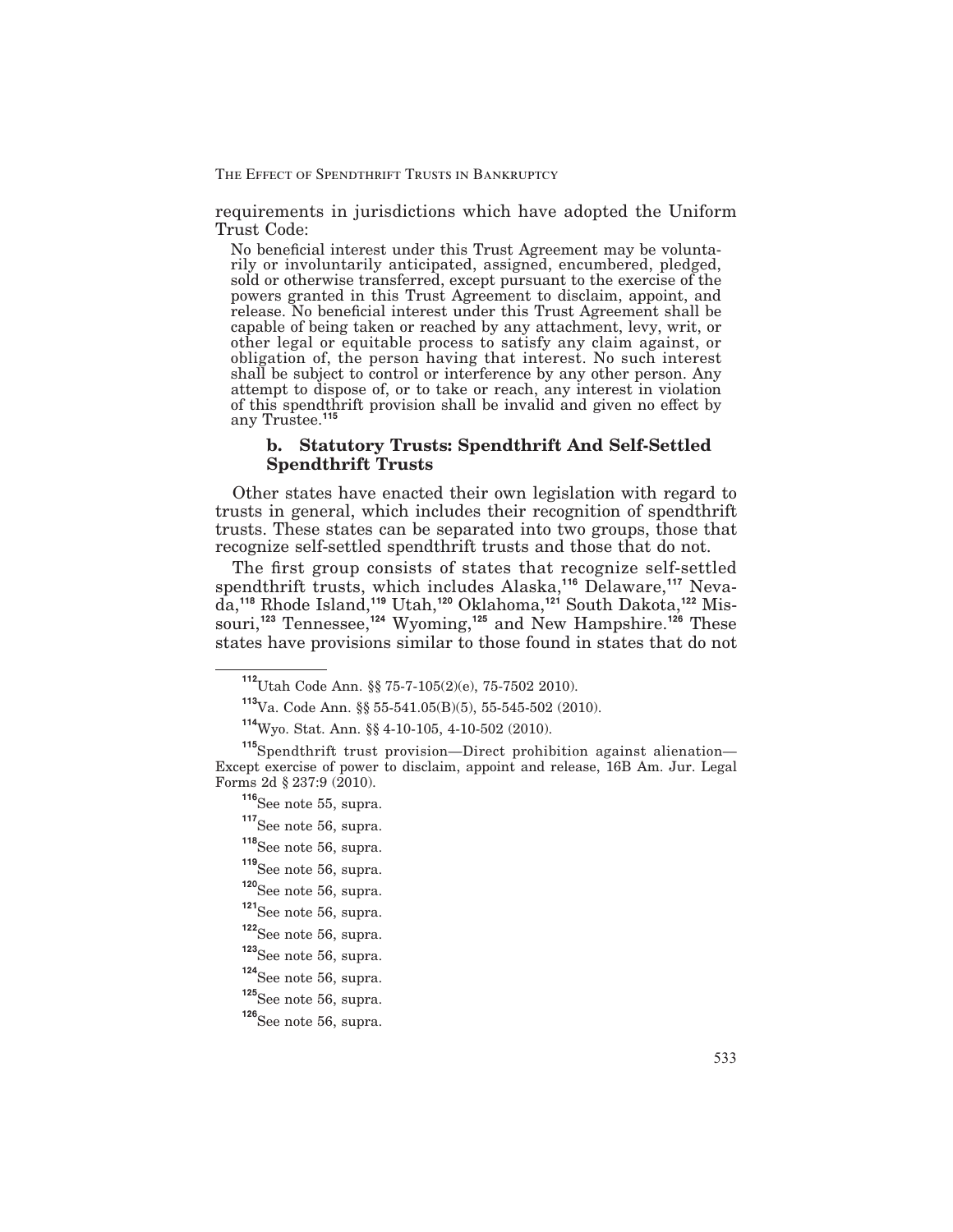recognize self-settled spendthrift trusts, however, they include a provision, similar to that in Alaska's statute, which reads:

(a) A person who in writing transfers property in trust may provide that the interest of a beneficiary of the trust, including a beneficiary who is the settlor of the trust, may not be either voluntarily or involuntarily transferred before payment or delivery of the interest to the beneficiary by the trustee. Payment or delivery of the interest to the beneficiary does not include a beneficiary's use or occupancy of real property or tangible personal property owned by the trust if the use or occupancy is in accordance with the trustee's discretionary authority under the trust instrument. A provision in a trust instrument that provides the restrictions described in this subsection is considered to be a restriction that is a restriction on the transfer of the transferor's beneficial interest in the trust and that is enforceable under applicable nonbankruptcy law within the meaning of 11 U.S.C. 541(c)(2) (Bankruptcy Code), as that paragraph reads on September 15, 2004, or as it may be amended in the future.**<sup>127</sup>**

This statute has been the model legislation for most of the jurisdictions that have enacted legislation recognizing self-settled spendthrift trusts.

The second group of states consists of those that have enacted spendthrift trust legislation but do not recognize self-settled spendthrift trusts.

# $\bullet$  California

California recognizes spendthrift trusts, the applicable statutes can be found in sections 15300 to 15309 of the California Probate Code.**<sup>128</sup>** California does not recognize self-settled trusts and makes available to creditors the amount of the trust res in which the settlor-beneficiary has an interest.<sup>129</sup> California's legislation is different from the Uniform Trust Code by recognizing many exceptions to the anti-alienation provision.**<sup>130</sup>** The anti-alienation provision in California is not valid against:

E support obligations**<sup>131</sup>** or liability for public support;**<sup>132</sup>**

**<sup>127</sup>**See note 56, supra.

**<sup>128</sup>**Cal. Prob. Code §§ 15300 et seq. (2010).

**<sup>129</sup>**Cal. Prob. Code § 15304.

**<sup>130</sup>**Cal. Prob. Code §§ 15301(b) et seq. (2010).

**<sup>131</sup>**Cal. Prob. Code § 15305.

**<sup>132</sup>**Cal. Prob. Code § 15306.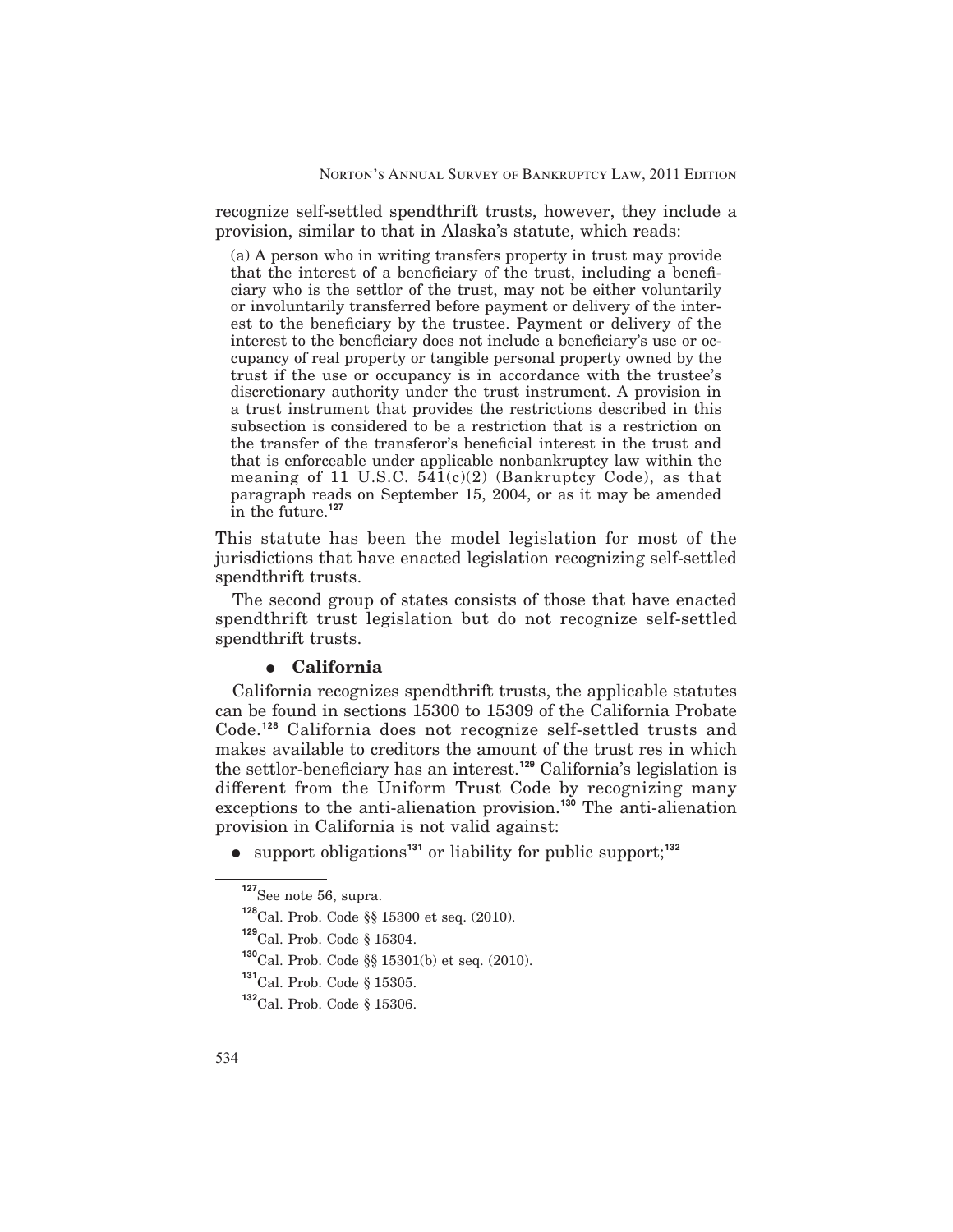- may be reachable to judgment creditors seeking restitution;**<sup>133</sup>**
- $\bullet$  any income received by the beneficiary above the amount needed for education or support will be liable for the satisfaction of a judgment creditor upon petition to the court.**<sup>134</sup>**

The principal of the spendthrift trust is unreachable by creditors, except when an "amount of principal has become due and payable to the beneficiary under the trust instrument," which may be used to satisfy a judgment creditor upon petition to the court.**<sup>135</sup>**

# E **Connecticut**

Connecticut's legislation recognizes spendthrift trusts, however, only to the extent that the trust is for support of the beneficiary or the beneficiary's family.<sup>136</sup> If the trust is created for any other purpose the assets of the trust are available to creditors in equity.**<sup>137</sup>**

### E **Georgia**

Georgia recognizes spendthrift trusts under a similar analysis as was provided in the foregoing**<sup>138</sup>** however it recognizes certain exceptions. The exceptions to anti-alienation in Georgia are the following:

A spendthrift provision prohibiting involuntary transfers is not valid as to the following claims against a distribution to a beneficiary, other than a beneficiary who has a medically determined physical or mental disability that substantially impairs the beneficiary's ability to provide for the beneficiary's care or custody and constitutes a substantial handicap . . . to the extent the distribution would be subject to garnishment under the laws of this state if the distribution were disposable earnings:

- (1) Tort judgments;
- (2) Taxes;
- (3) Governmental claims;
- (4) Alimony;
- (5) Child support; or
- (6) Judgment for necessaries not voluntarily provided by the claimant.

**<sup>137</sup>**Conn. Gen. Stat. § 52-321.

**<sup>133</sup>**Cal. Prob. Code § 15305.

**<sup>134</sup>**Cal. Prob. Code § 15307.

**<sup>135</sup>**Cal. Prob. Code § 15301(b).

**<sup>136</sup>**Conn. Gen. Stat. § 52-321 (2010).

**<sup>138</sup>**Ga. Code Ann. § 53-12-28 (2010).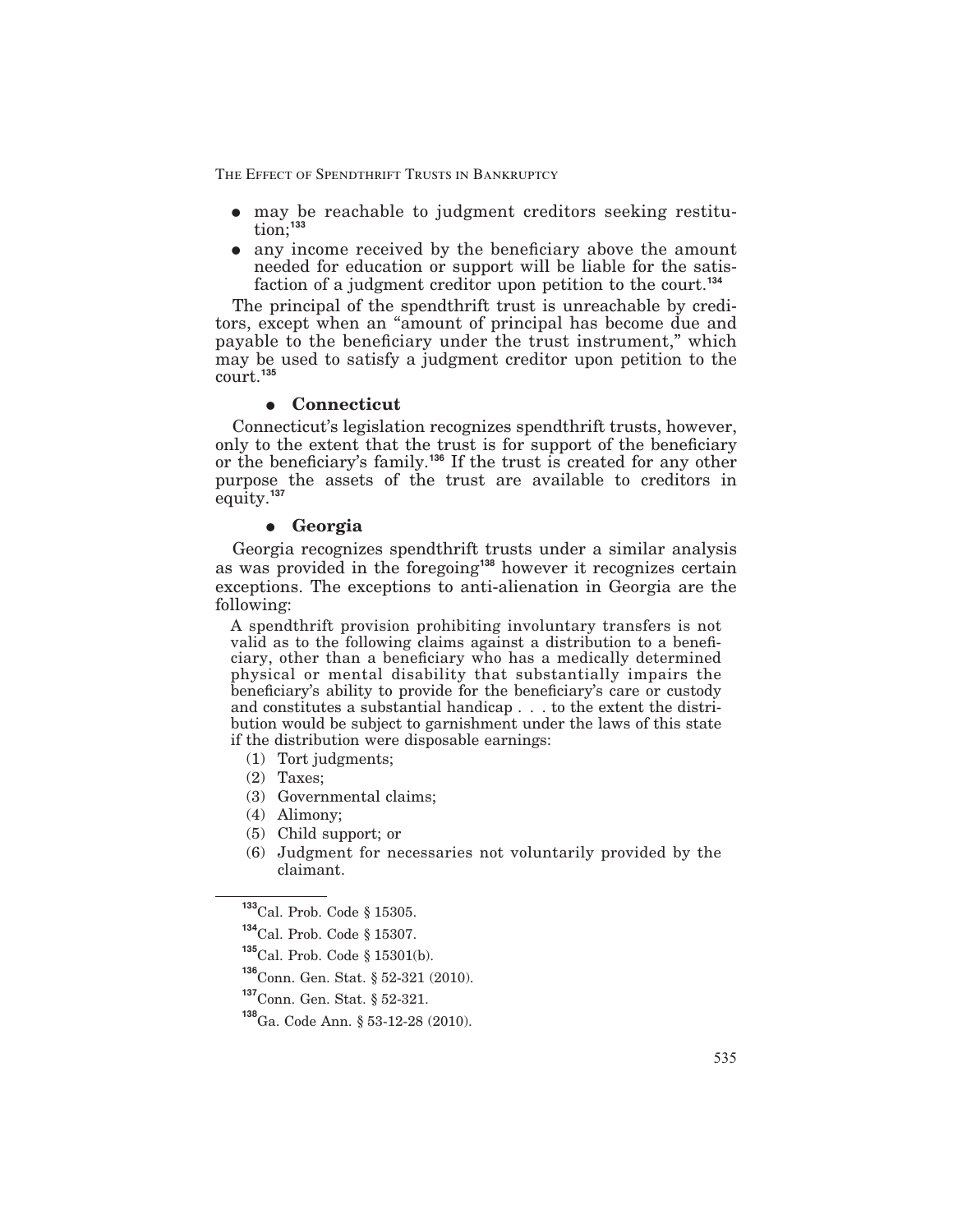#### E **Idaho**

Idaho's recognition of spendthrift trusts is similar to that of the Uniform Trust Code.**<sup>139</sup>** Idaho does not recognize restraints on alienation in self-settled trusts;**<sup>140</sup>** however, the self-settled trust is qualified to an extent. If the grantor is able to receive a disbursement of the trust assets to satisfy a tax debt arising out of the creation of the trust, it will not be considered a self-settled trust.**<sup>141</sup>** Nor is the trust or any portion of the trust considered self-settled when a beneficiary is appointed trustee of the spendthrift trust resulting from the exercise of "testamentary power of appointment."**<sup>142</sup>**

#### E **Illinois**

Illinois recognizes spendthrift trusts as valid against judgment creditors.**<sup>143</sup>** Spendthrift provisions are not a valid restraint, however, as to creditor claims arising out of the collection of support under:

Section 4.1 of the "Non-Support of Spouse and Children Act", Section 22 of the Non-Support Punishment Act, and similar Sections of other Acts which provide for support of a child as follows:

 $(1)$  income may be withheld if the beneficiary is entitled to a specified dollar amount or percentage of the income of the trust, or is the sole income beneficiary; and

 $(2)$  principal may be withheld if the beneficiary has a right to withdraw principal, but not in excess of the amount subject to withdrawal under the instrument, or if the beneficiary is the only beneficiary to whom discretionary payments of principal may be made by the trustee.

## E **Indiana**

Indiana recognizes the validity of spendthrift trust provisions, to the extent the trust is not self-settled.**<sup>144</sup>** However, if the trust is qualified under 26 U.S.C.A.  $\S$  401(a), the fact that the trust is self-settled does not destroy the spendthrift provision.**<sup>145</sup>**

### E **Iowa**

To the extent a beneficiary's interest is not subject to a spend-

**<sup>139</sup>**Idaho Code § 15-7-502 (2010).

**<sup>140</sup>**Idaho Code § 15-7-502(4).

**<sup>141</sup>**Idaho Code § 15-7-502(5).

**<sup>142</sup>**Idaho Code § 15-7-502(6)(b).

**<sup>143</sup>**735 Ill. Comp. Stat. 5/2-1403 (2010).

**<sup>144</sup>**Ind. Code Ann. § 30-4-3-2 (2010).

**<sup>145</sup>**Ind. Code Ann. § 30-4-3-2.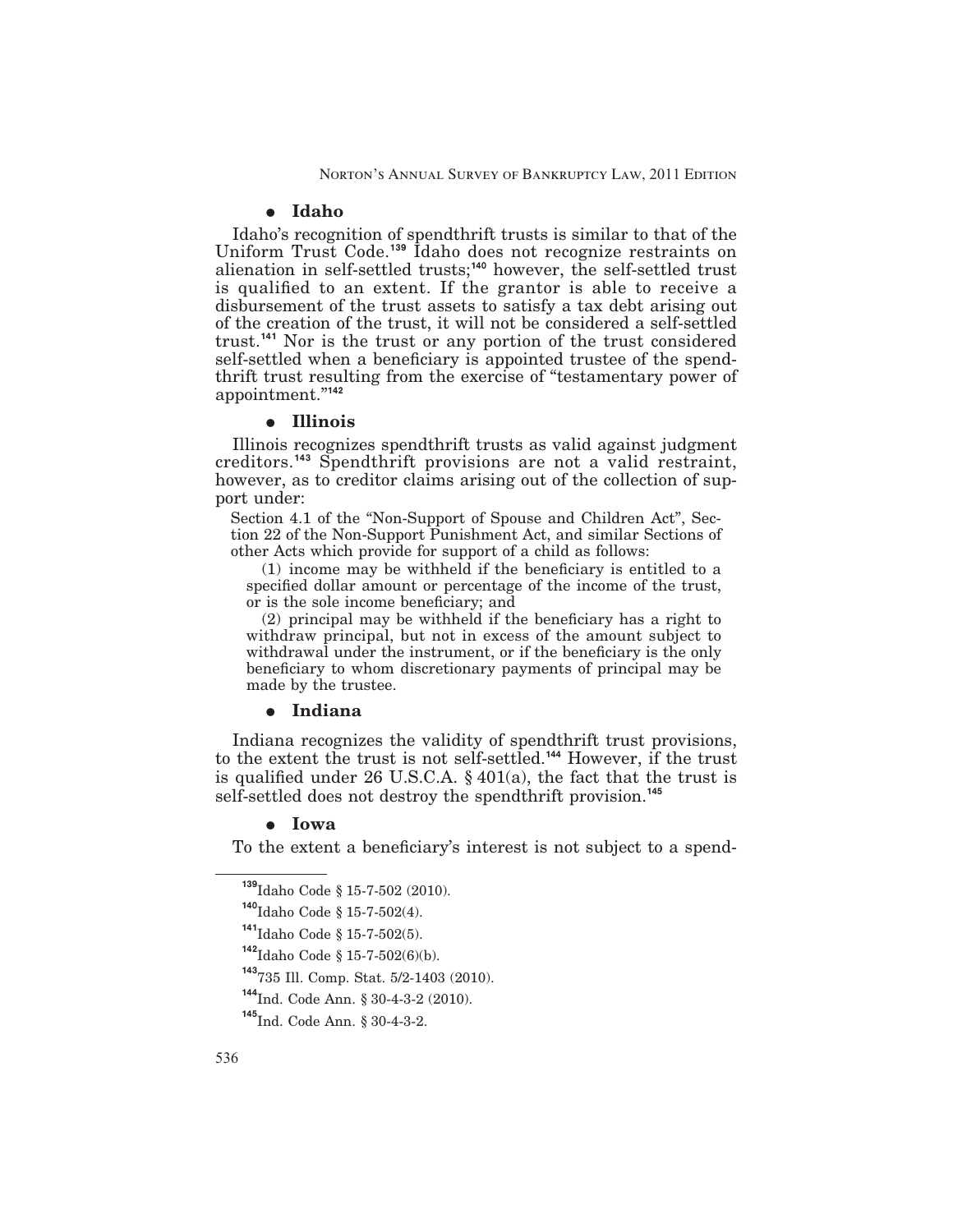thrift provision, and subject to Sections 633A.2305 and 633A.2306, the court may authorize a creditor or assignee of the beneficiary to reach the beneficiary's interest by levy, attachment, or execution of present or future distributions to or for the benefit of the beneficiary or other means.<sup>146</sup>

### **•** Kentucky

Kentucky recognizes spendthrift trusts as to trust income and principal with regard to voluntary and involuntary alienation. However, exceptions are made for necessary services, alimony and support obligations, certain taxes, and where the trust is self-settled.**<sup>147</sup>**

### E **Louisiana**

Louisiana is one of only two states to have codified the Model Spendthrift Trust Act prepared by Dean Griswold.**<sup>148</sup>** Louisiana recognizes the validity of spendthrift trusts except to the extent the creditor is seeking payment on a debt arising from the (1) alimony, or maintenance of a person whom the beneficiary is obligated to support; or (2) necessary services rendered or necessary supplies furnished to the beneficiary or to a person whom the beneficiary is obligated to support.<sup>149</sup>

### E **Mississippi**

Mississippi recognizes the validity of spendthrift trusts except for self-settled spendthrift trusts.**<sup>150</sup>**

### E **New Jersey**

New Jersey recognizes the validity of spendthrift trust restraints on alienation**<sup>151</sup>** and the analysis under the law is consistent with the foregoing article.

# E **New York**

New York recognizes the validity of spendthrift trust restraints on alienation.**<sup>152</sup>** Under New York law, "all express trusts are presumed to be spendthrift unless the settlor expressly provides

**<sup>151</sup>**N.J. Stat. Ann. 3B-9-11 (2010).

**<sup>146</sup>**Iowa Code Ann. § 633A.2301 (2010).

**<sup>147</sup>**Ky. Rev. Stat. Ann. § 381.180 (2010).

**<sup>148</sup>**La. Rev. Stat. §§ 9:2002 to 9:2007 (West 2010); Model Spendthrift Trust Act prepared by Dean Griswold, The Law of Trusts and Trustees § 222 (2010).

**<sup>149</sup>**La. Rev. Stat. Ann. § 9:2004 (2010).

**<sup>150</sup>**Miss. Code Ann. § 91-9-503 (2010).

**<sup>152</sup>**N.Y. Est. Powers & Trusts Law § 7-1.5 (McKinney) (2010).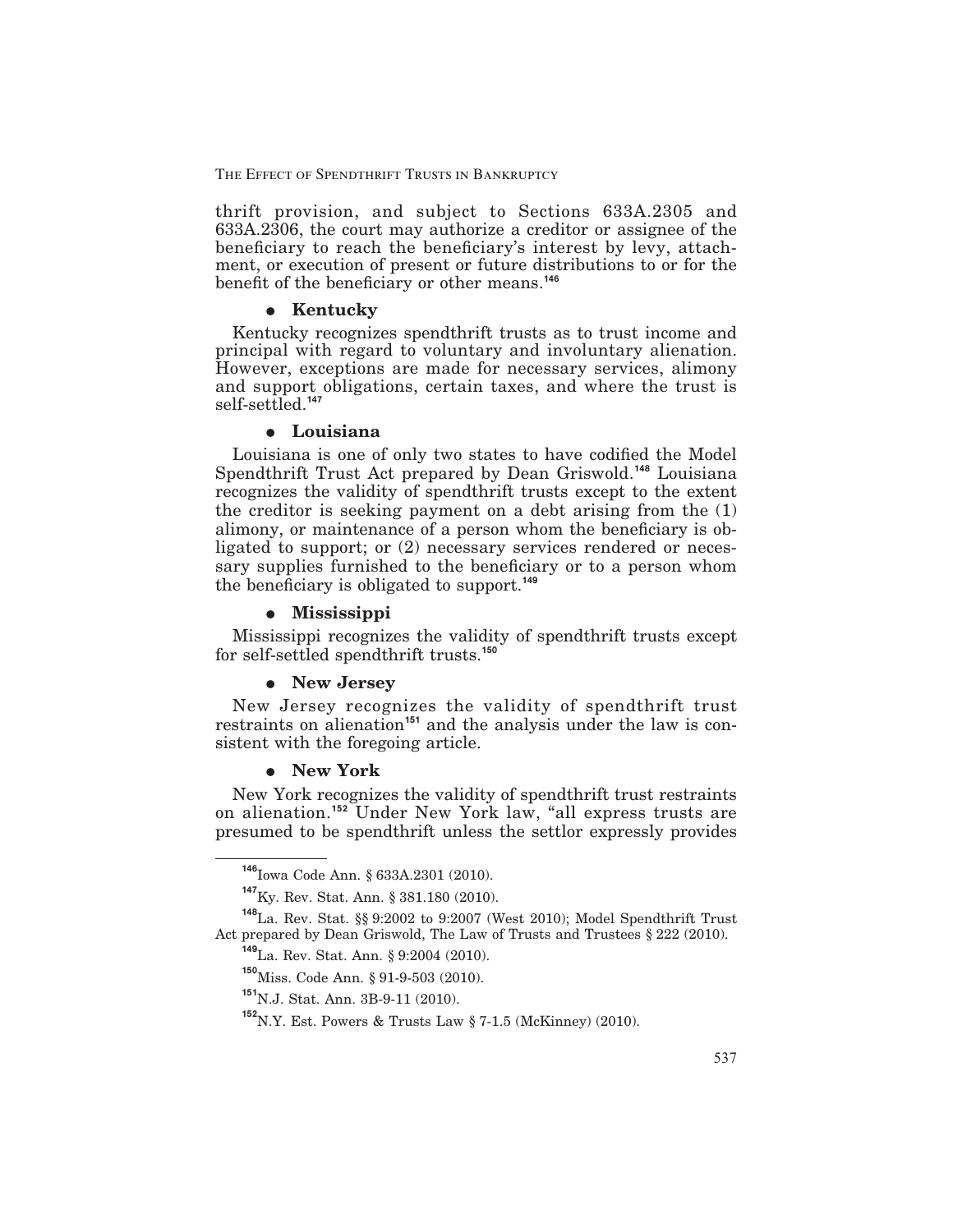otherwise."**<sup>153</sup>** Further, there is a statutory presumption of a spendthrift trust for all assets held pursuant to section 408 or section 408A of the U.S. Internal Revenue Code of 1986, as amended, or a Keogh (HR-10), retirement or other plan established by a corporation, which is qualified under section 401 of the U.S. Internal Revenue Code of 1986.**<sup>154</sup>** New York recognizes some exceptions to restraint including support obligations of the beneficiary<sup>155</sup> and where the disbursement received by the beneficiary is in excess of the amount necessary for support of the beneficiary, whereupon judgment creditors may seek payment by petition to the court.**<sup>156</sup>**

### E **Oklahoma**

Oklahoma is the other state to have adopted the Model Spendthrift Trusts act prepared by Dean Erwin Griswold.**<sup>157</sup>** The analysis and language of the statute is almost identical to that of Louisiana.**<sup>158</sup>**

#### E **South Dakota**

South Dakota recognizes as valid spendthrift trust restrains on alienation.**<sup>159</sup>** The code is identical to the Former California Code with regards to spendthrift trusts.**<sup>160</sup>**

### E **Texas**

Texas recognizes as valid spendthrift trust restraints on alienation.**<sup>161</sup>** The analysis is similar to the analysis put forth in the foregoing and that of the Uniform Trust Code.

**<sup>153</sup>***Regan v. Ross*, 691 F.2d 81, 86 n.14, 9 Bankr. Ct. Dec. (CRR) 1059, 7 Collier Bankr. Cas. 2d (MB) 485, Bankr. L. Rep. (CCH) P 69025 (2d Cir. 1982). *See* N.Y. Est. Powers & Trusts Law § 7-1.5(a)(1) (2010).

**<sup>154</sup>**N.Y. Est. Powers & Trusts Law § 7-3.1(b)(2) (2010).

**<sup>155</sup>**N.Y. Est. Powers & Trusts Law § 7-1.6 (2010).

**<sup>156</sup>**N.Y. Est. Powers & Trusts Law § 7-3.4 (2010).

**<sup>157</sup>**Okla. Stat. Ann. tit. 60, § 175.25 (2010).

**<sup>158</sup>**See notes 148 and 149, supra.

**<sup>159</sup>**S.D. Codied Laws §§ 43-10-12 and 43-10-13 (2010).

<sup>&</sup>lt;sup>160</sup>See S.D. Codified Laws §§ 43-10-12 (2010) (Credits); Cal. Prob. Code §§ 867 and 859 (prior law) (repealed 1986).

**<sup>161</sup>**Texas Prop. Code Ann. § 112.035 (2010).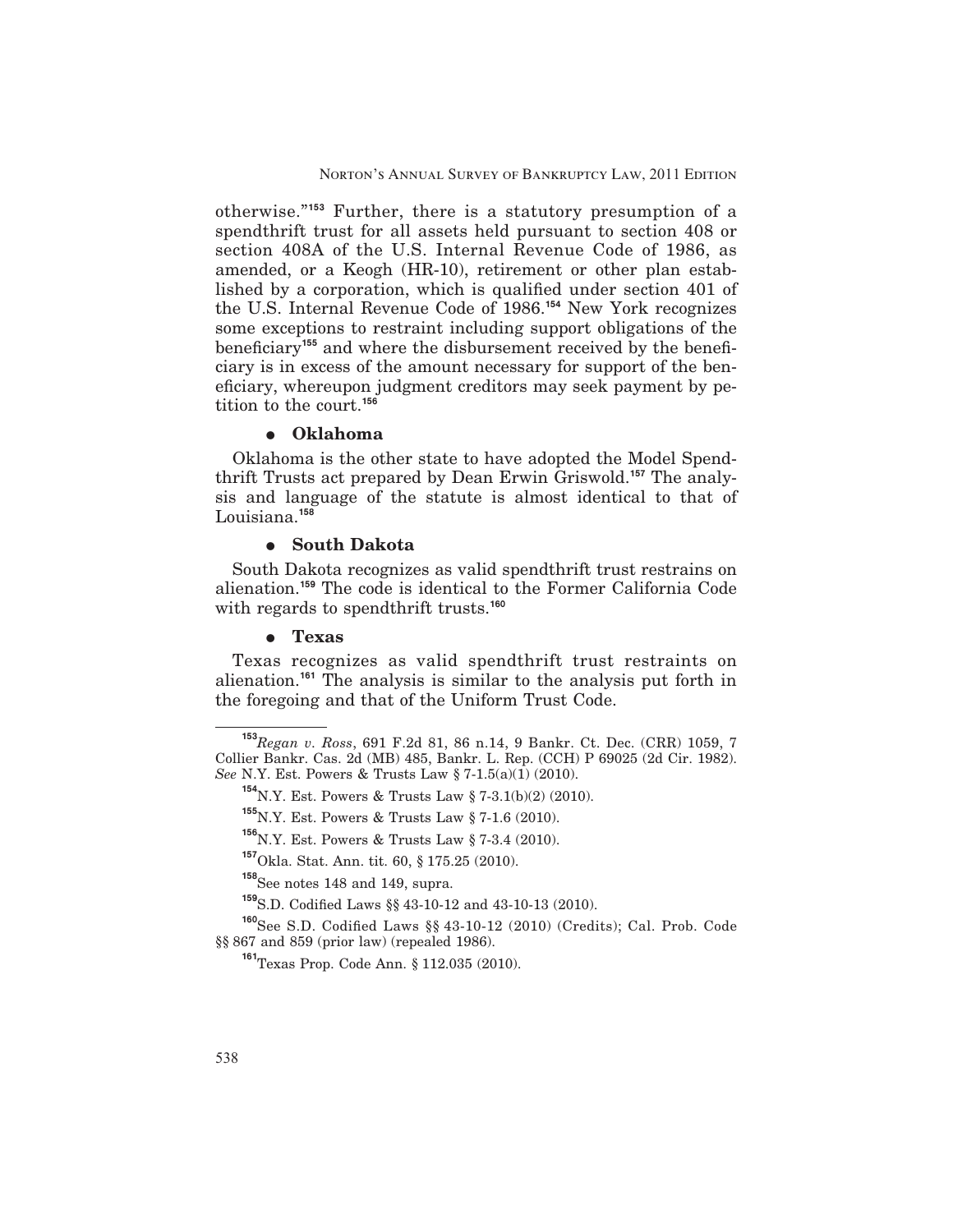### E **Washington**

Washington has codified its recognition of spendthrift trust restraints on alienation,**<sup>162</sup>** and has no other exceptions by which the anti-alienation provision may be restricted.

### E **West Virginia**

Similar to most of the referenced jurisdictions, West Virginia codified its recognition of spendthrift trusts.<sup>163</sup>

### E **Wisconsin**

Wisconsin has established legislation by which it recognizes the validity of spendthrift trust restraints,**<sup>164</sup>** subject to claims arising from child, spousal**<sup>165</sup>** or public support.**<sup>166</sup>**

# **c. Common Law Jurisdictions**

The remaining jurisdictions—Colorado, Hawaii, Maryland, Massachusetts, Michigan, and Minnesota**167**—recognize the validity of spendthrift trusts pursuant to the principles of common law. The framework of law and analysis under which these jurisdictions act are based on case law specific to each jurisdiction, but generally are in accord with principles espoused in the foregoing article.

### **CONCLUSION**

When a bankruptcy practitioner is confronted with a prospective debtor client who has an interest in a spendthrift trust, the practitioner must consider: (1) whether the trust is a testamentary or inter-vivos trust; and (2) whether the spendthrift provision is enforceable under the law of the jurisdiction applicable to that trust, including analysis of both state and federal nonbankruptcy laws.

Further, other bankruptcy provisions may impact whether the spendthrift provision protects the interest of the debtor in that trust, such as Sections  $541(a)(5)(A)$  and  $548(e)$ . When these provisions apply, an additional analysis under the respective frame-

**<sup>162</sup>**Wash. Rev. Code § 11.96.150 (2010).

**<sup>163</sup>**W. Va. Code § 36-1-18 (2010).

**<sup>164</sup>**Wis. Stat. Ann. § 701.06 (2010).

**<sup>165</sup>**Wis. Stat. Ann. § 701.06(4).

**<sup>166</sup>**Wis. Stat. Ann. § 701.06(5).

**<sup>167</sup>**Minnesota has statutes with regard to spendthrift trust involving insurances policies, Minn. Stat. Ann. § 61A.04 and employee retirement trusts, § 501B.87 (2010).